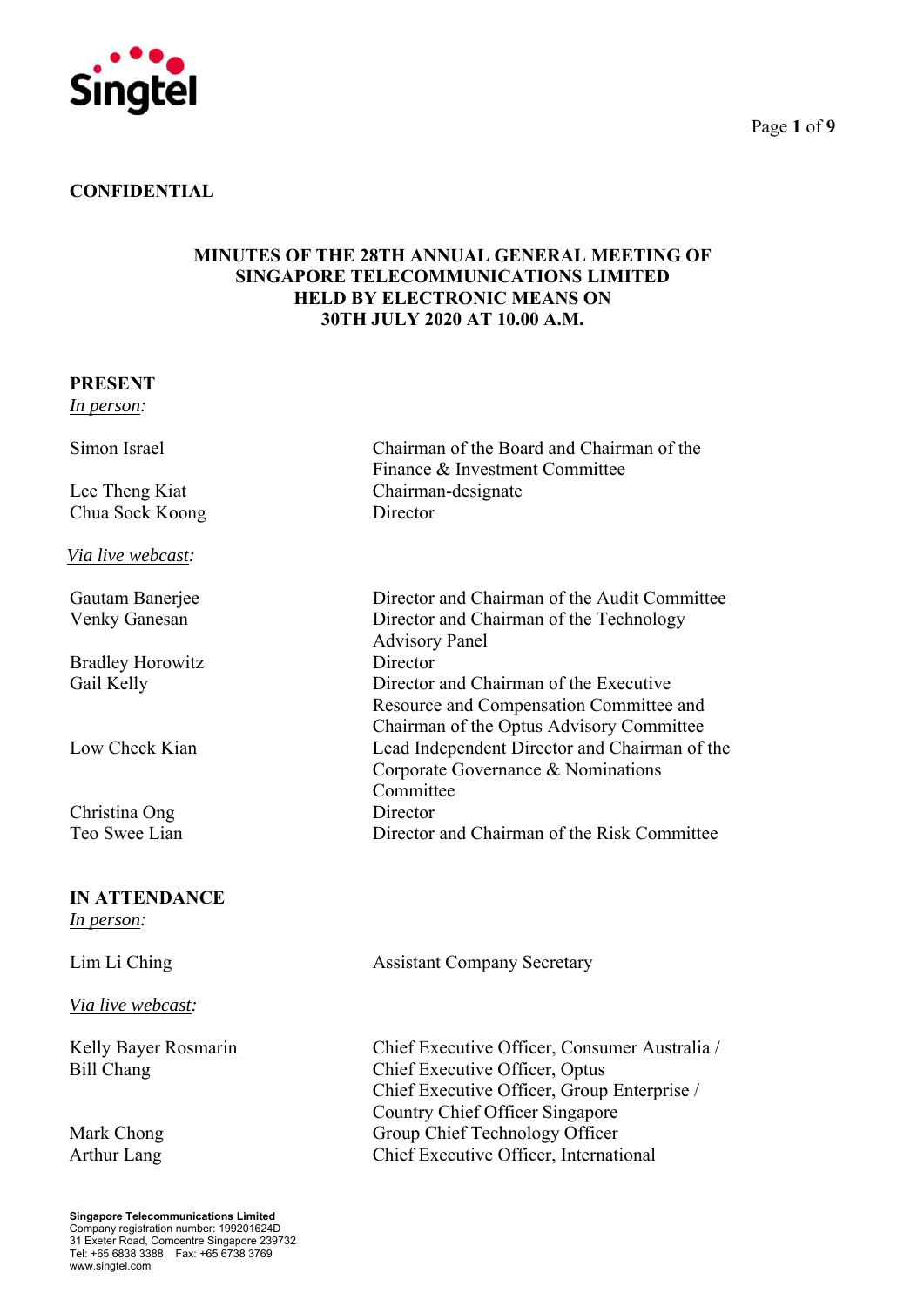

Allen Lew Chief Executive Officer, Group Strategy and Business Development / Country Chief Officer Thailand Lim Cheng Cheng Group Chief Financial Officer Jeann Low Group Chief Corporate Officer Samba Natarajan Chief Executive Officer, Group Digital Life Aileen Tan Group Chief Human Resources Officer William Woo Group Chief Information Officer Yuen Kuan Moon Chief Executive Officer, Consumer Singapore / Group Chief Digital Officer

# **BY INVITATION**

*Via live webcast:* 

Yap Lune Teng Partner, Allen & Gledhill LLP Ong Pang Thye Managing Partner, KPMG LLP

# **1. OPENING**

The Chairman welcomed the shareholders who had joined the virtual Meeting. He expressed his regret that, due to the current COVID-19 situation in Singapore, shareholders were not able to attend the Meeting in person and the Meeting was being conducted by electronic means pursuant to the provisions of the COVID-19 (Temporary Measures) (Alternative Arrangements for Meetings for Companies, Variable Capital Companies, Business Trusts, Unit Trusts and Debenture Holders) Order 2020.

# **2. QUORUM**

The Chairman, noting that a quorum was present in accordance with Article 65 of the Company's Constitution, commenced the Meeting at 10.00 a.m.

The Chairman introduced himself, Mr Lee Theng Kiat, Chairman-designate of the Board and Ms Chua Sock Koong, Group Chief Executive Officer ("**GCEO**"), who were present in person. The Chairman also introduced the other members of the Singtel Board of Directors and Senior Management, who attended the Meeting via live webcast.

# **3. NOTICE OF MEETING**

The Chairman informed the shareholders that the Notice of Annual General Meeting dated 1 July 2020 ("**AGM Notice**") convening the Meeting had been issued and published on the SGXNET as well as on the Company's website. The AGM Notice was taken as read.

# **4. QUESTIONS AND ANSWERS**

The Chairman informed the shareholders that the Company had published the responses to substantial and relevant pre-submitted questions on the resolutions to be proposed at the Meeting on SGXNET and the Company's website prior to the Meeting. The questions and responses are attached as Appendix A.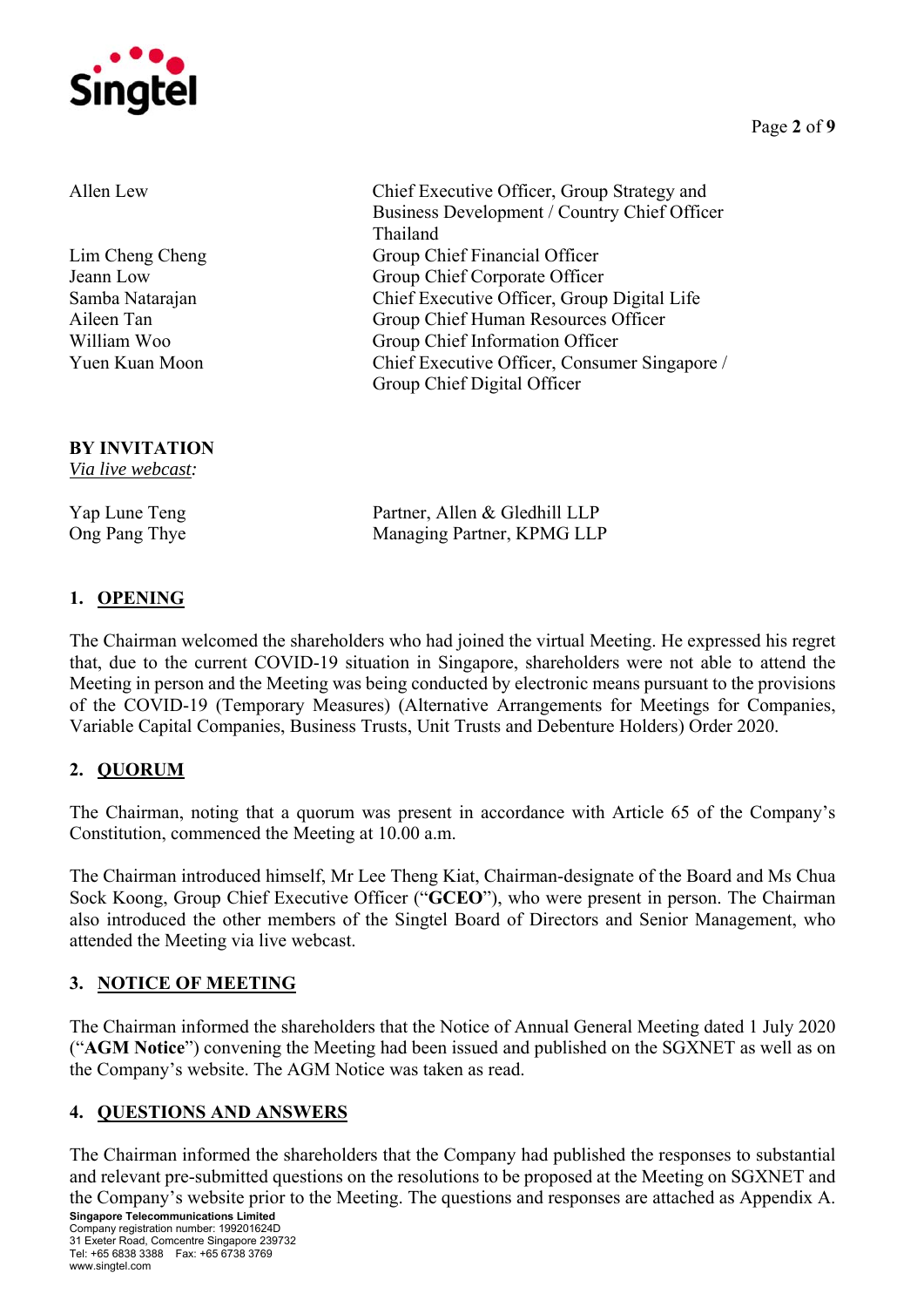

The Chairman further informed the shareholders that GCEO would address some of the key questions that were submitted by shareholders in her presentation at the Meeting.

# **5. PRESENTATION BY GCEO**

The Chairman then invited GCEO to make a presentation on the Group's business and operations.

# **(i) RESPONSE TO COVID-19**

GCEO began her presentation with an overview of Singtel's response to the COVID-19 pandemic. She shared how Singtel provides critical infrastructure to enable seamless connectivity and digital solutions. Singtel also took steps to boost network capacity and strengthened its operational resilience, to ensure limited disruption for customers. GCEO then emphasised how the crisis has accelerated digitalisation amongst its customers and how Singtel is positioned to seize these opportunities. This was followed by a look at the business impact of COVID-19 and how Singtel is accelerating its own transformation to reflect the new operating environment and positioning for a digital-led recover. Wrapping up her overview of COVID-19, she touched on how Singtel is supporting its staff, customers and the community through the crisis.

# **(ii) REVIEW OF 2019**

GCEO outlined the challenges Singtel faced in the financial year ended March 2020 ("**FY20**"), as it faced economic uncertainty, bushfires in Australia, COVID-19, as well as structural shifts in its markets. Despite these challenges, Singtel maintained its market leadership in Singapore and made further progress with its digital businesses. NCS recorded strong growth, while Trustwave deepened its cyber security capabilities. Progress was also made in transforming its operating model, with over S\$440 million of cost savings. Airtel also regained operating momentum although its performance was weighed down by adverse regulatory outcomes in India.

# **(iii) 5G OPPORTUNITY**

5G is set to be a game changer for smart cities and living, with GCEO iterating the Group's commitment to leading in 5G developments. She highlighted how the different members within the Singtel Group are advancing 5G strategies in their respective markets, moving beyond connectivity to enable platforms, applications and new services. While the returns to the Group will not be in the short term, Singtel expects to unlock new revenue streams from new applications and services over time.

# **(iv) FINANCIAL HIGHLIGHTS**

GCEO shared how softer economic conditions, intense competition, ongoing carriage erosion had impacted financial results of the Group. These were exacerbated by adverse regulatory outcomes in India and the onset of COVID-19 in the fourth quarter. The need to conserve financial headroom to cope with uncertainties in the current COVID-19 operating environment and the capacity to invest in 5G had led the Board's decision to recommend a lower final ordinary dividend of 5.45 cents per share, bringing total dividends to 12.25 cents. She also touched on Singtel's share performance and how we remain focused on executing to our strategy to create long term value for shareholder.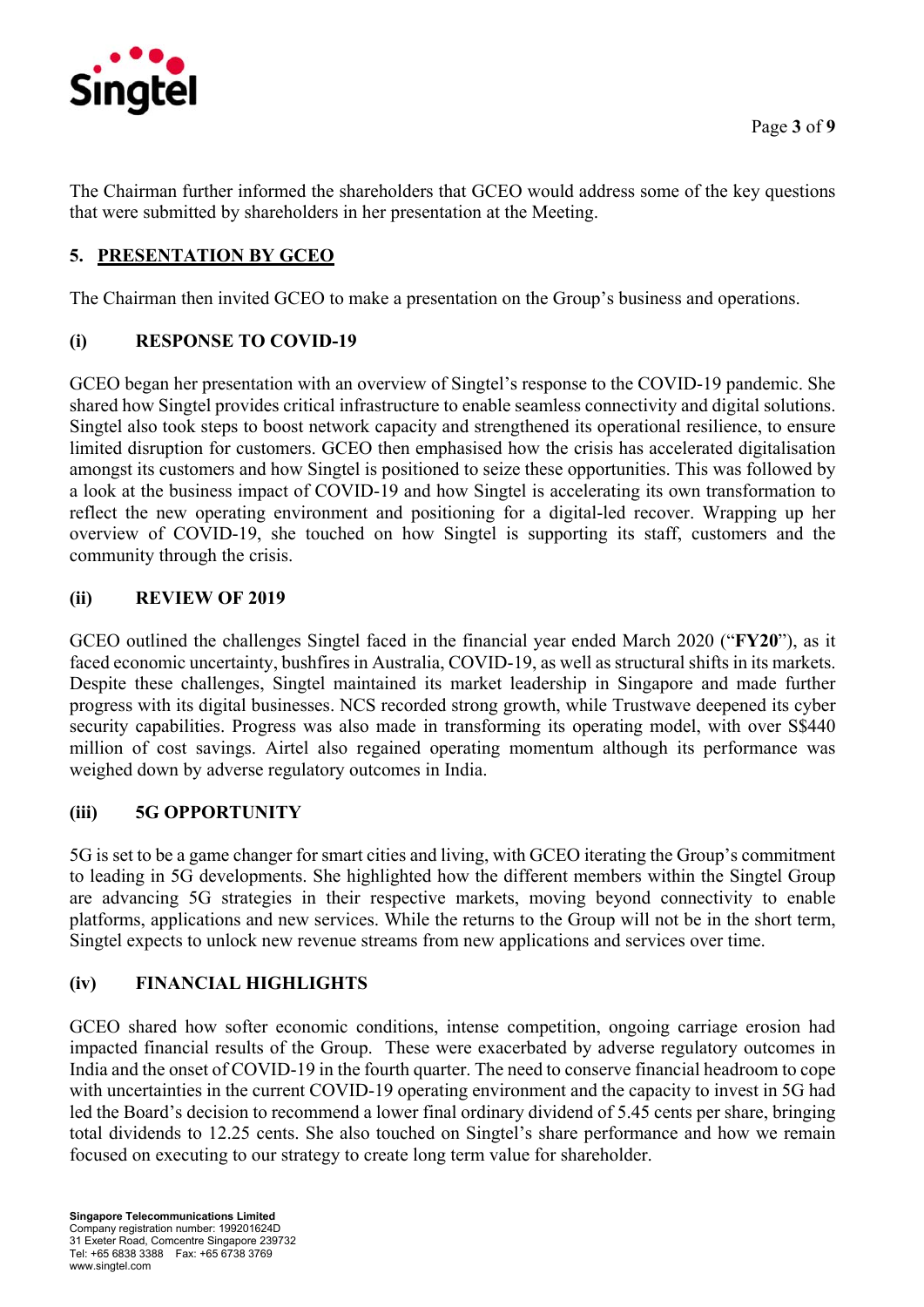

# **(v) BUSINESS UNITS**

GCEO then moved on to highlights for each of the business units.

### Singapore Consumer

Singapore Consumer's focus remains on offering the most comprehensive set of mobile offerings, an unrivalled network experience and unique customer experiences. It is looking to empower consumers digitally through the increased use of digital channels, as well as innovative products that will deepen digital engagement.

# Australia Consumer

GCEO explained the structural headwinds facing the Australia Consumer business and how Optus is differentiating with its unique customer connections. Its strategy of introducing personalised experiences and plans, stable of premium sports content and a strong nationwide network, was recognised by the market - Optus was named Australia's strongest brand.

### Group Enterprise

In the Enterprise business, GCEO highlighted Singtel's role as a key enabler of smart cities and digital enterprises. Group Enterprise has built competencies in digital technologies and scaled its digital offerings, which complements Singtel's network of data centres and extensive submarine cable systems. She also shared how Singtel is co-creating 5G solutions with various partners to enable enterprises' digital transformation.

# Group Digital Life

Amobee faces intense competition as marketing budgets and ad spend are cut in light of COVID-19. It is looking to tap opportunities from the digital TV and platform business to counter declines in its matured managed media businesses. Dataspark, our analytics arm, will focus on data and mobility analytics for a wide range of industries, while Innov8, our technology venture capital, made investments in the digital health and fintech space.

### Associates

Our associates held their ground amid intense competition but expect to see more pronounced effects from COVID-19 in the June quarter. GCEO then outlined a host of innovative products and services that our associates have launched to deliver a better digital experience to customers.

### International Group

GCEO talked about how we are building a regional financial services platform. Our mobile wallet, Dash, has evolved beyond enabling payments to provision of lifestyle services, like travel insurance and savings deposits. She also touched on the Group's plans to scale the regional digital ecosystem through key partnerships, including a joint application for a digital full bank licence in Singapore, together with Grab.

# **(vi) OUTLOOK**

GCEO concluded with an overview of how Singtel is positioning its business for the longer term. We will focus on leading in 5G to create new revenue opportunities, drive digital and enterprise growth with associates, scale our ICT and cyber security businesses and transform our operating model for greater efficiencies, better customer experiences and a leaner cost structure.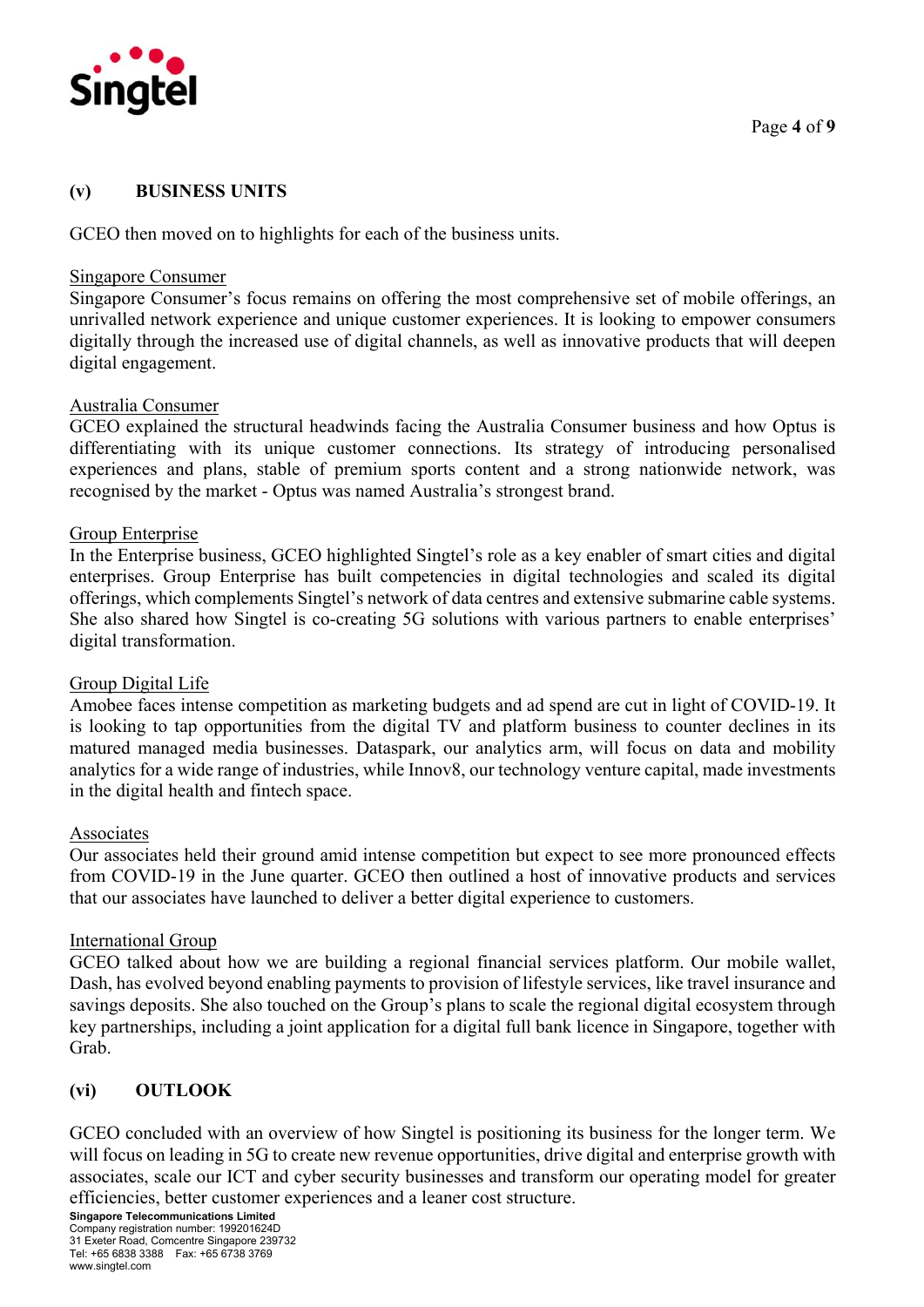

# **6. CONDUCT OF VOTING**

After the presentation, the Chairman informed the Meeting that, in accordance with the SGX Listing Rules and Article 70(A) of the Company's Constitution, voting would be conducted by poll. Chairman further informed the Meeting that he was appointed as proxy by shareholders to vote on their behalf according to their specific instructions on each resolution. As all proxy forms had been submitted at least 72 hours before the Meeting, the number of votes for and against each motion had been verified by the scrutineers of the Meeting, Ernst & Young LLP.

# **7. ORDINARY BUSINESS**

The Chairman then proceeded to the items on the agenda for the Meeting.

# **(i) AGENDA ITEM 1, RESOLUTION 1**

# **TO RECEIVE AND ADOPT THE DIRECTORS' STATEMENTS, FINANCIAL STATEMENTS AND AUDITORS' REPORT FOR THE FINANCIAL YEAR ENDED 31 MARCH 2020**

The Chairman informed the Meeting that Resolution 1 was to receive and adopt the Directors' Statement and audited Financial Statements for the financial year ended 31 March 2020 and the Auditors' Report thereon.

The motion was proposed and put to vote by poll. The results of the votes cast for Resolution 1 were as follows:

Votes FOR the resolution: 12,010,031,694 votes or 99.99 per cent. Votes AGAINST the resolution: 717,086 votes or 0.01 per cent.

The Chairman declared the resolution carried.

# **(ii) AGENDA ITEM 2, RESOLUTION 2 TO APPROVE A FINAL DIVIDEND OF 5.45 CENTS PER SHARE**

The Chairman informed the Meeting that Resolution 2 was to declare a final dividend of 5.45 cents per share for the financial year ended 31 March 2020 as recommended by the Directors.

The motion was proposed and put to vote by poll. The results of the votes cast for Resolution 2 were as follows:

Votes FOR the resolution: 11,994,069,602 votes or 99.67 per cent. Votes AGAINST the resolution: 40,009,329 votes or 0.33 per cent.

The Chairman declared the resolution carried.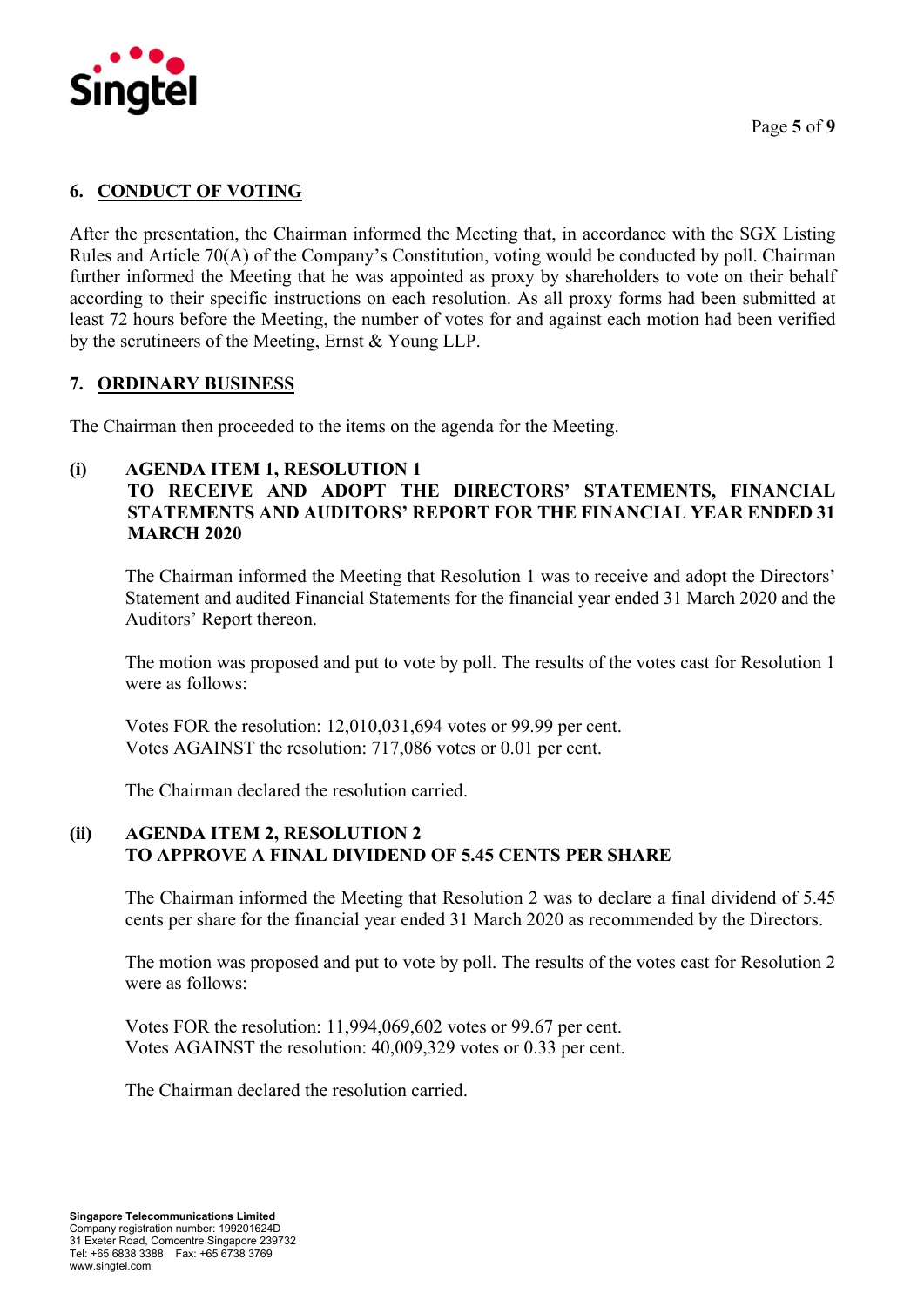

# **(iii) AGENDA ITEM 3(a), RESOLUTION 3 RETIREMENT AND RE-ELECTION OF MS CHUA SOCK KOONG AS DIRECTOR UNDER ARTICLE 100**

The Chairman informed the Meeting that Resolutions 3 to 4 were to re-elect Directors who retired by rotation in accordance with Article 100 of the Company's Constitution and who, being eligible, offered themselves for re-election. The Directors who were to retire by rotation at the Meeting and who had offered themselves for re-election were Ms Chua Sock Koong and Mr Low Check Kian.

Resolution 3 on the retirement and re-election of Ms Chua Sock Koong as a Director of the Company was duly proposed and put to vote by poll.

The results of the votes cast for Resolution 3 were as follows:

Votes FOR the resolution: 11,913,081,506 votes or 99.05 per cent. Votes AGAINST the resolution: 114,676,704 votes or 0.95 per cent.

The Chairman declared the resolution carried.

# **(iv) AGENDA ITEM 3(b), RESOLUTION 4 RETIREMENT AND RE-ELECTION OF MR LOW CHECK KIAN AS DIRECTOR UNDER ARTICLE 100**

Resolution 4 on the retirement and re-election of Mr Low Check Kian as a Director of the Company was duly proposed and put to vote by poll.

The results of the votes cast for Resolution 4 were as follows:

Votes FOR the resolution: 11,909,285,802 votes or 98.96 per cent. Votes AGAINST the resolution: 124,791,639 votes or 1.04 per cent.

The Chairman declared the resolution carried.

# **(v) AGENDA ITEM 4, RESOLUTION 5 RE-ELECTION OF MR LEE THENG KIAT AS DIRECTOR**

The Chairman informed the Meeting that Resolution 5 was to re-elect a Director who ceased to hold office in accordance with Article 106 of the Company's Constitution and who, being eligible, offered himself for re-election. The Director who was to cease to hold office at the Meeting and who had offered himself for re-election was Mr Lee Theng Kiat.

The motion was proposed and put to vote by poll. The results of the votes cast for Resolution 5 were as follows:

Votes FOR the resolution: 11,701,202,735 votes or 97.44 per cent. Votes AGAINST the resolution: 307,332,424 votes or 2.56 per cent.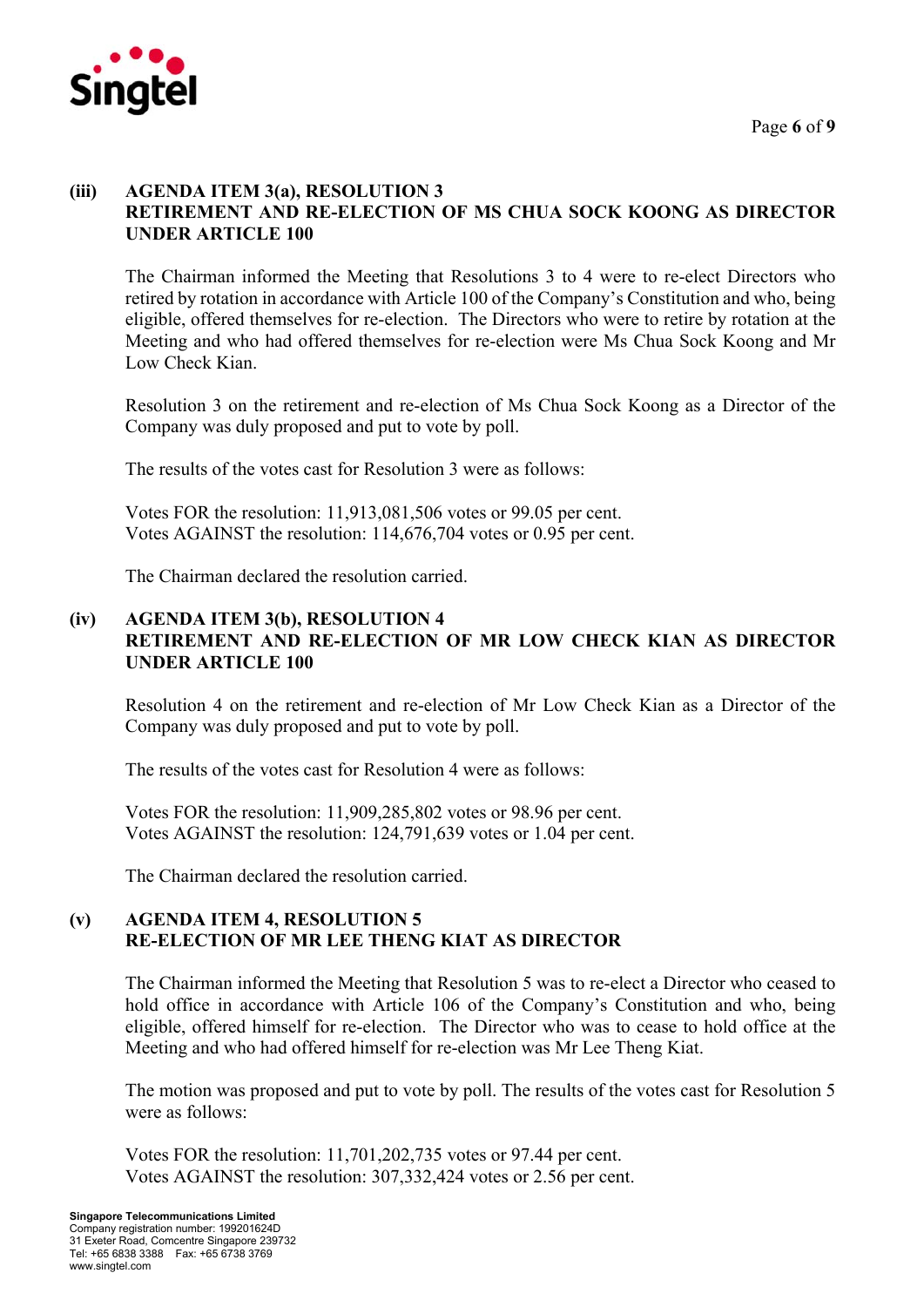

The Chairman declared the resolution carried.

# **(vi) AGENDA ITEM 5, RESOLUTION 6 DIRECTORS' FEES FOR THE YEAR ENDING 31 MARCH 2021**

The Chairman informed the Meeting that Resolution 6 was to approve the payment by the Company of Directors' fees of up to S\$2,350,000 for the financial year ending 31 March 2021. There was a decrease as compared to the fees approved by shareholders for the last financial year, which was largely because Mr Lee Theng Kiat had requested that he not be paid any Directors' fees. The proposed Directors' remuneration framework for this financial year was the same as that for the last financial year.

The Chairman informed that in solidarity with the Company and its wider community of stakeholders, the Directors had volunteered to take a 10% cut in the basic retainer fees for the financial year ending 31 March 2021. The 10% voluntary cut had not been factored in the sum of S\$2,350,000 being tabled for shareholders' approval but would be applied when determining the actual amount of fees payable.

As a matter of good corporate governance, all Board members who were entitled to Directors' fees had abstained from voting on this motion.

The motion was proposed and put to vote by poll. The results of the votes cast for Resolution 6 were as follows:

Votes FOR the resolution: 12,025,186,784 votes or 99.98 per cent. Votes AGAINST the resolution: 2,568,386 votes or 0.02 per cent.

The Chairman declared the resolution carried.

# **(vii) AGENDA ITEM 6, RESOLUTION 7 APPOINTMENT OF AUDITORS**

The Chairman informed the Meeting that Resolution 7 was to approve the re-appointment of KPMG LLP as the Auditors of the Company to hold office until the next Annual General Meeting and to authorise the Directors to fix their remuneration.

The motion was proposed and put to vote by poll. The results of the votes cast for Resolution 7 were as follows:

Votes FOR the resolution: 12,027,927,814 votes or 99.96 per cent. Votes AGAINST the resolution: 4,269,190 votes or 0.04 per cent.

The Chairman declared the resolution carried.

 There being no other ordinary business to be transacted at the Meeting, the Chairman proceeded to the items of special business on the agenda.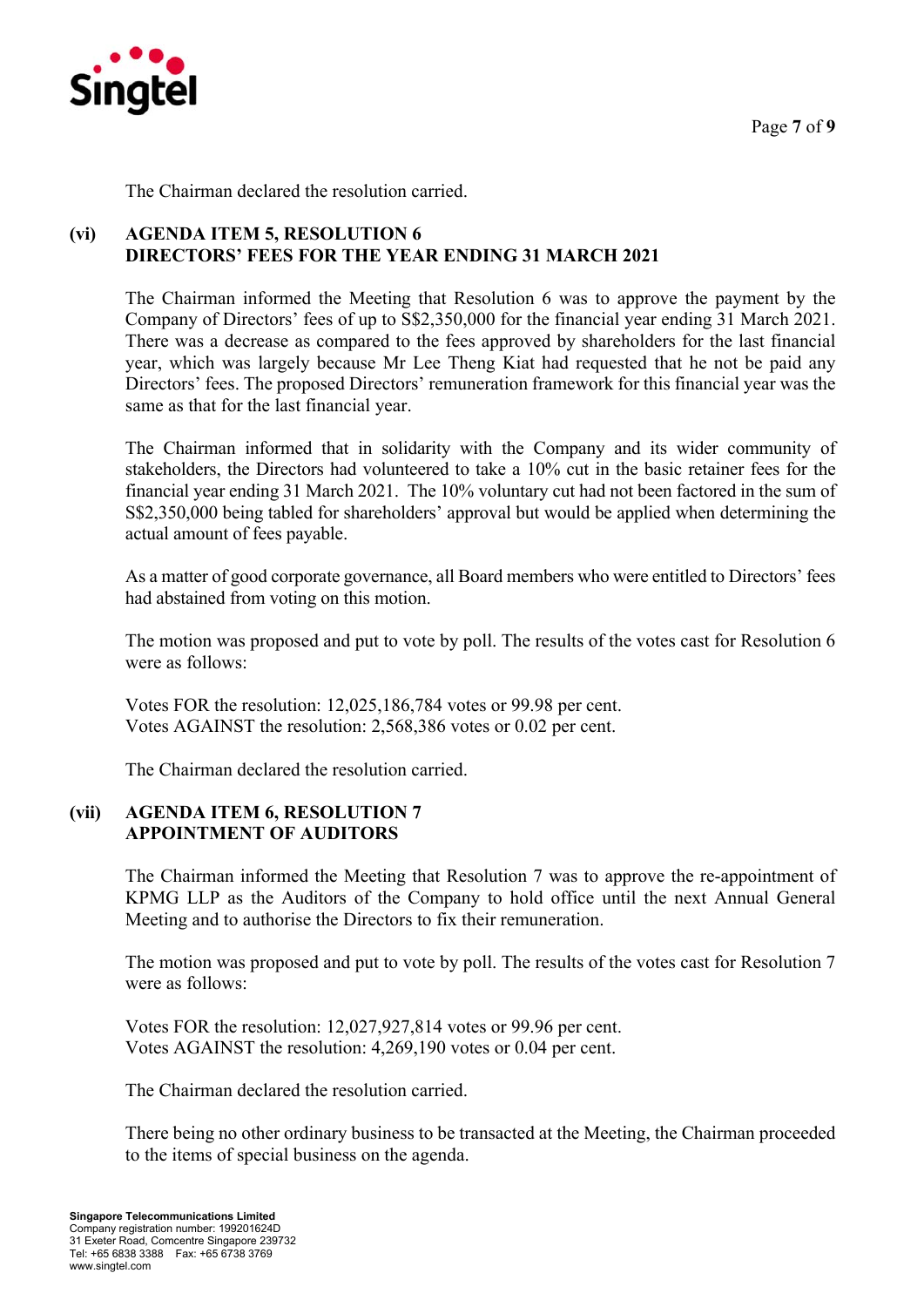

# **7. SPECIAL BUSINESS**

# **(i) AGENDA ITEM 7(a), RESOLUTION 8 SHARE ISSUE MANDATE**

The Chairman inform the Meeting that Resolution 8 on the agenda under special business was to seek the approval of the shareholders to authorise the Directors to issue shares in the Company in accordance with applicable laws and regulations.

The motion was proposed and put to vote by poll. The results of the votes cast for Resolution 8 were as follows:

Votes FOR the resolution: 11,724,612,834 votes or 97.43 per cent. Votes AGAINST the resolution: 309,837,297 votes or 2.57 per cent.

The Chairman declared the resolution carried.

# **(ii) AGENDA ITEM 7(b), RESOLUTION 9 GRANT, ALLOTMENT AND ISSUE OF SHARES UNDER THE SINGTEL PERFORMANCE SHARE PLAN 2012**

The Chairman inform the Meeting that Resolution 9 on the agenda under special business was to authorise the Directors to grant awards and issue shares in the Company pursuant to the Singtel Performance Share Plan 2012.

As a matter of good corporate governance, all Board members and staff shareholders who were eligible to participate in the Singtel Performance Share Plan 2012 had been asked to abstain from voting on this motion.

The motion was proposed and put to vote by poll. The results of the votes cast for Resolution 9 were as follows:

Votes FOR the resolution: 11,749,845,411 votes or 97.72 per cent. Votes AGAINST the resolution: 274,057,204 votes or 2.28 per cent.

The Chairman declared the resolution carried.

# **(iii) AGENDA ITEM 7(c), RESOLUTION 10 SHARE PURCHASE MANDATE**

 The Chairman informed the Meeting that Resolution 10 on the agenda under special business was to seek the approval of shareholders for the renewal of the share purchase mandate, and authorises the Directors to exercise the powers of the Company to purchase ordinary shares of the Company in accordance with applicable laws and regulations.

The motion was proposed and put to vote by poll. The results of the votes cast for Resolution 10 were as follows: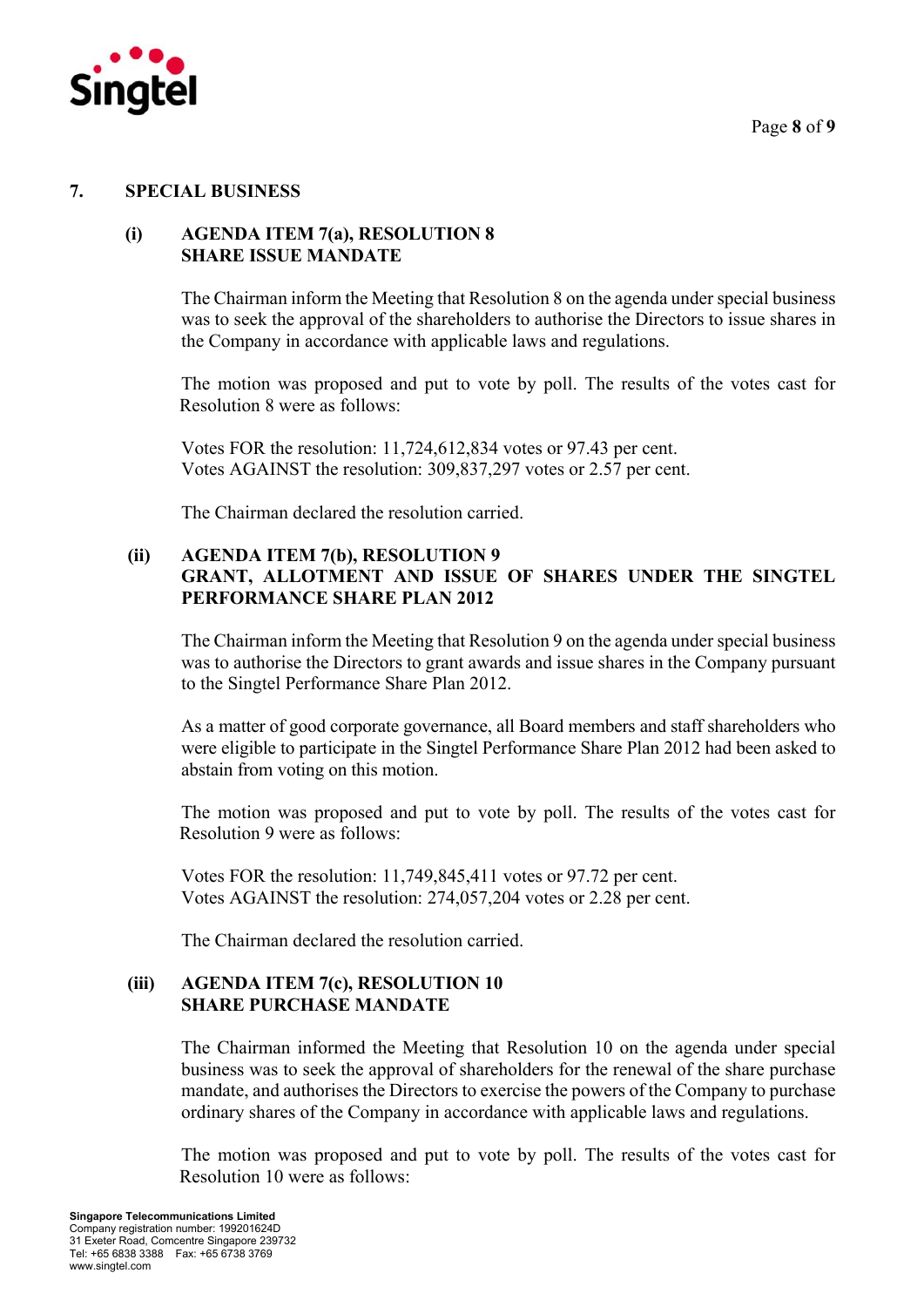

Page 9 of 9

Votes FOR the resolution: 11,999,664,048 votes or 99.73 per cent. Votes AGAINST the resolution: 33,071,956 votes or 0.27 per cent.

The Chairman declared the resolution carried.

#### $(iv)$ **AGENDA ITEM 7(d), RESOLUTION 11 ALTERATIONS TO THE CONSTITUTION OF THE COMPANY**

The Chairman informed the Meeting that Resolution 11 on the agenda under special business was to seek the approval of shareholders for alterations to the Constitution of the Company to: (a) include a new article which would facilitate, if and when desired. the implementation of a scrip dividend scheme enabling shareholders to elect to receive scrip in lieu of the cash amount of a qualifying dividend; (b) take into account certain changes to the Companies Act which were introduced by the Companies (Amendment) Act 2017, and (c) streamline and rationalise certain other provisions.

The motion was proposed and put to vote by poll. The results of the votes cast for Resolution 11 were as follows:

Votes FOR the resolution: 11,906,827,459 votes or 98.95 per cent. Votes AGAINST the resolution: 126,662,485 votes or 1.05 per cent.

The Chairman declared the resolution carried.

#### 8. **CLOSURE**

The Chairman informed the Meeting that he would step down as a Director and as Chairman of the Company, and Mr Lee Theng Kiat would assume the chairmanship, following the conclusion of the Meeting. The Chairman thanked the past and present Directors of the Company for their valuable guidance and support, and Management for their tireless commitment to the business over many years. The Chairman also thanked the shareholders for their support these past years.

The Chairman welcomed Mr Lee Theng Kiat as the incoming Chairman of the Company and invited him to say a few words to the Shareholders. On behalf of the Company's Board of Directors, Management and shareholders, Mr Lee thanked the Chairman for his able leadership and significant contributions to the Singtel Group during his tenure on the Board.

There being no further items of ordinary or special business arising, and as no notice had been received by the Company to this effect, the Chairman declared the Annual General Meeting closed at 10.40 a.m. and thanked all persons present for their attendance and support.

 $400$ 

Lee Theng Kiat Chairman of the Board of Directors Singapore Telecommunications Limited

Date: 6 August 2020

**Singapore Telecommunications Limited** Company registration number: 199201624D 31 Exeter Road, Comcentre Singapore 239732 Tel: +65 6838 3388 Fax: +65 6738 3769 www.singtel.com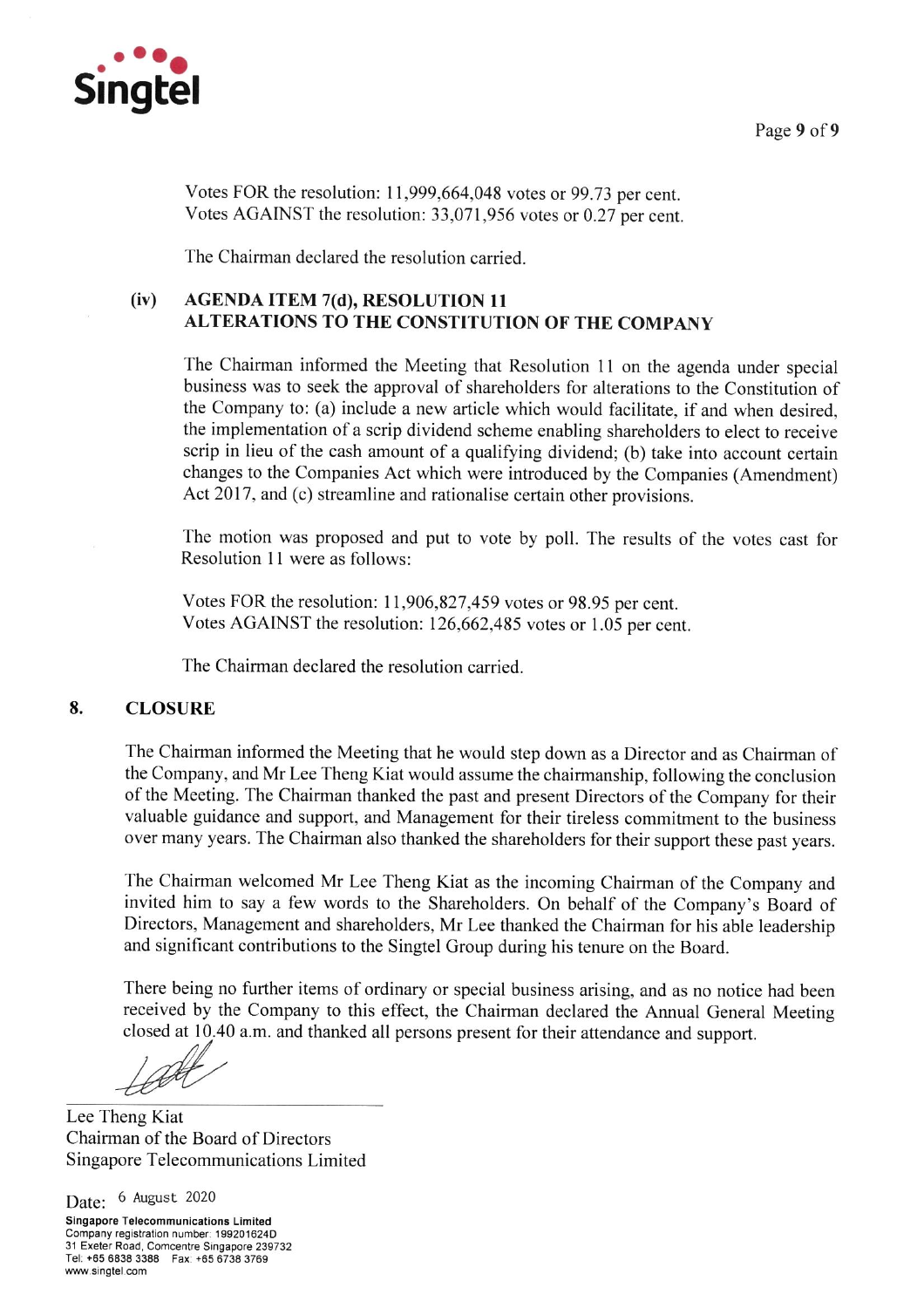Appendix A

### **SINGAPORE TELECOMMUNICATIONS LIMITED Incorporated in the Republic of Singapore (Company Registration No. 199201624D)**

### **28TH ANNUAL GENERAL MEETING TO BE HELD ON 30 JULY 2020 RESPONSES TO SUBSTANTIAL AND RELEVANT QUESTIONS**

Singapore Telecommunications Limited ("**Singtel**") would like to thank all shareholders who submitted their questions in advance of our Annual General Meeting ("**AGM**") which will be convened and held by way of electronic means on Thursday, 30 July 2020 at 10.00 a.m. (Singapore time).

Due to a number of overlaps in the questions received, we are not providing responses to every question received. Instead, where the questions overlap, we have grouped related and similar questions together and provided answers.

Please refer to our responses in Appendix 1, grouped according to key topics:

- COVID-19
- Dividend
- Strategy & Business outlook
- $-5G$
- Associates
- Investments
- **Others**

We have received a number of questions on the impact of COVID-19, dividend, strategy and business outlook, 5G, as well as the operating landscape in India & prospects of Bharti Airtel. Ms Chua Sock Koong, Group CEO, will cover these topics in greater depth in her presentation during the AGM. The presentation slides will be made available on Singtel's website at https://www.singtel.com/aboutus/investor-relations/stock-exchange-announcements, and will also be made available on the SGX website at https://www.sgx.com/securities/company-announcements on 30 July 2020.

Issued by Singapore Telecommunications Limited on 29 July 2020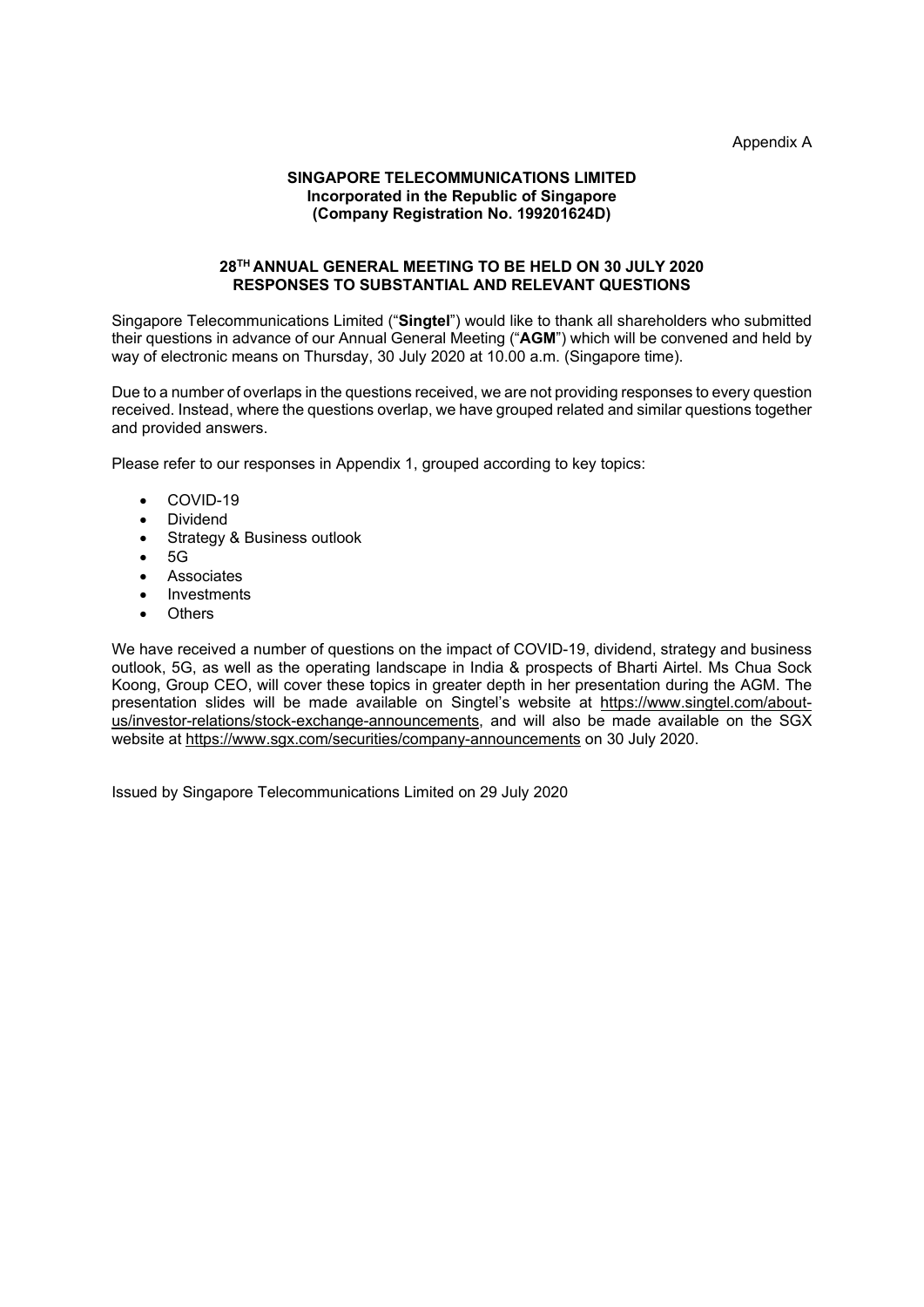# **COVID-19**

### **1. How has COVID-19 affected the business? How long do you think the business will be back to normal?**

Broadly, COVID-19 has affected the Group in 3 main areas:

- Changes in customers' demand for our products and services,
- Disruption to our workforce and supply chains, and

Acceleration in the use of digital channels and technology by customers

Each of these areas are covered in more details below.

The COVID-19 health and economic crises are unprecedented and will continue to unfold in the coming months. Given the uncertainties, it is difficult to predict when our business will be back to normal.

### **Changes in customers' demand for our products and services**

The pandemic has dramatically changed the way we live, interact and conduct businesses. Connectivity has become more important. Our services support customers' remote working, online learning, entertainment and underpin the continued running of our economies. Enterprise customers also leverage our suite of business and productivity tools for video conferencing, ecommerce and cyber security protection.

Our foremost task when COVID-19 struck was to ensure our network remained strong and had the capacity to deal with the anticipated surge in traffic. We boosted capacity and kept up the high performance levels.

However, reflecting the broader weaker economic and demand conditions, a number of the Group's services have been impacted:

### **Consumer services**

Roaming traffic has plunged on the back of travel restrictions. In Singapore, prepaid sales and usage fell due to a significant decline in foreign employment and mandatory isolation of foreign workers in dormitory facilities. Sales of new handsets also slowed with reduced demand in Singapore and Australia.

### **Enterprise services**

With the drop in business activities, enterprises are reviewing their costs and purchase decisions. Our Enterprise business recorded declines in roaming and equipment sales. We experienced delays in ICT and infrastructure spending, while the rollout of projects have been disrupted by constraints on manpower & site access. Our digital marketing business saw significant cuts in advertising spend and delays in marketing campaigns.

### **Associates**

The associates have been impacted by the travel restrictions, lockdowns and social distancing measures implemented by their governments. In the emerging markets, which have large informal workforces, employment and income levels have also been affected. This has in turn led to a cut back on discretionary spending, which reduced prepaid usage and top ups.

### **Disruption to our workforce and supply chains**

We had to overcome disruption to our own manpower deployment and supply chains. In Singapore, handset shipments were delayed during the early onset of COVID-19 but have since recovered. When our offshore service centres were impacted by lockdowns in Malaysia, India and the Philippines, we quickly mobilised additional resources in Singapore and Australia to ease the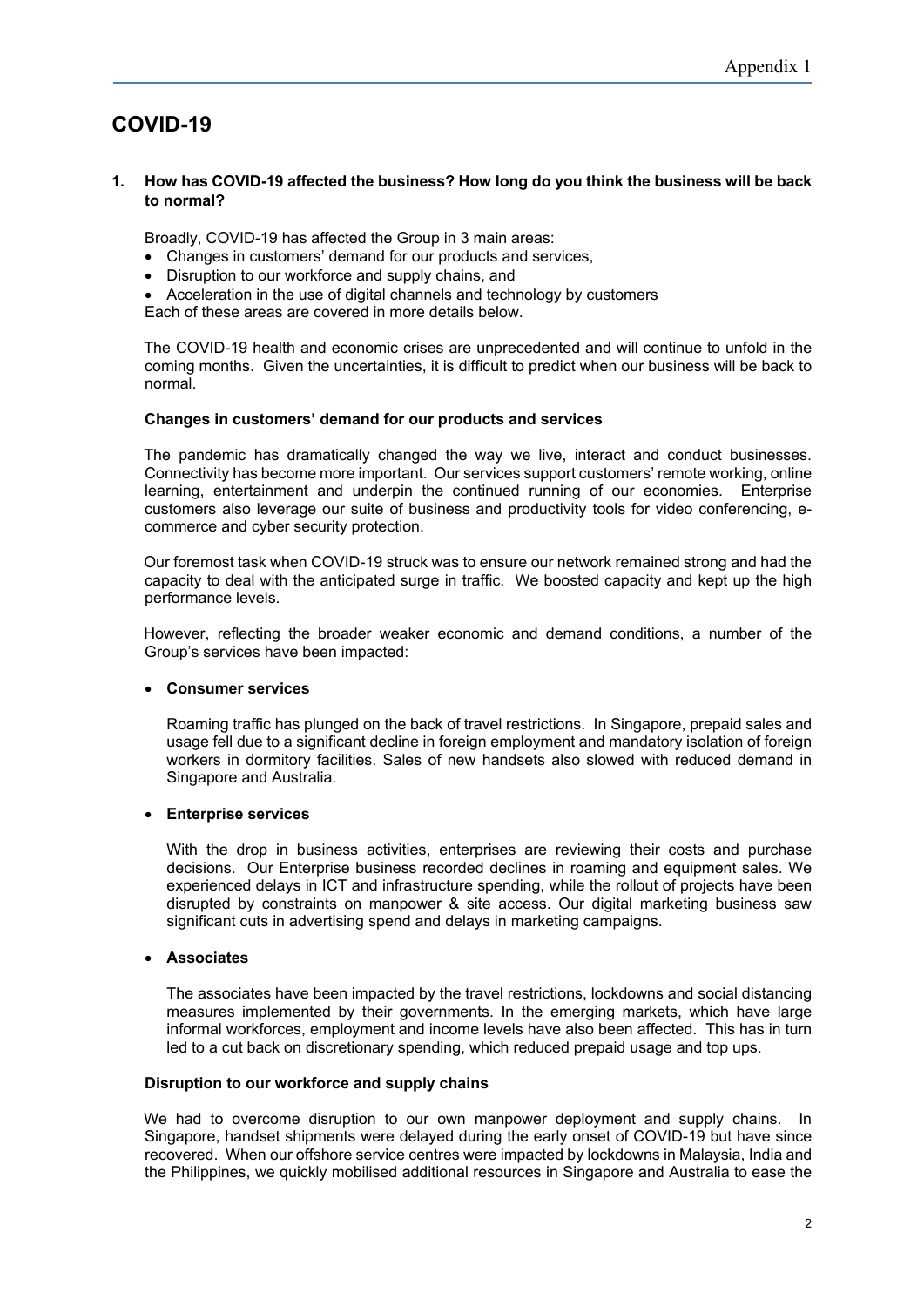labour crunch. Thanks to our investments in digitalisation, our staff are able to work seamlessly on and off premise.

Our proactive and decisive actions have kept our network and operations resilient. We remain committed to safeguard the continuity and quality of our service as the pandemic situation evolves.

### **Acceleration in the use of digital channels and technology by customers**

The crisis has irrevocably accelerated the pace of digitalisation. More customers are using our digital channels for purchases, payments, remittances and customer care.

Business owners are looking for scalable, reliable and secure digital solutions to strengthen their operations and prepare for the upturn post-COVID.

COVID-19 has driven strong interest and openness towards technology amongst our customers. As a key enabler of communications and technology, we are strongly positioned to seize these opportunities and emerge stronger for the longer term.

### **2. Singtel and its associates have more than 700 million customers in total, and many of them are from developing countries. After the outbreak of Covid-19, the number of prepaid customers has reduced. For postpaid customers, what is the percentage of them who could not pay their bills on time? Is this problem more serious in recent months?**

In the regional associates' markets, COVID-driven lockdowns have reduced economic activities, disposable incomes and discretionary spending. Their large informal workforces, comprising the self-employed and daily wage earners, have been disproportionately impacted by the economic fallout from COVID-19. The global nature of the crisis has also hit the migrant diaspora and strained inward remittances, a vital source of income for the emerging economies. These factors have impacted our associates' mobile customer base, of which approximately 95% are prepaid users and only 5% are postpaid subscribers.

Prepaid usage and top ups have declined. Postpaid sales and collections have slowed with the closure of retail distribution outlets. Enterprise customers' work-from-home arrangements have also contributed to late payments. Provision for bad debts are expected to increase with the slowing economy. The necessary provisions are in line with the Singtel Group and associates' credit policies.

Our associates have stepped up on efforts to drive adoption of online channels for prepaid top ups and postpaid sales and collection. These alternatives have been well received by customers. The easing of lockdowns and pickup in economic activities in the regional markets will also help to alleviate some of the challenges.

The full impact of the pandemic will only become clearer as the economic consequences unfold. Meanwhile, our associates are pushing ahead with their digital transformation to navigate the uncertainties and position themselves for a digital-led recovery.

### **3. As the world heads into a recession, governments may start to look to corporations to support their weak economy either voluntarily or not. Has any analysis been done with regards to the likelihood of such an event?**

We are working closely with governments, business and community leaders to help our economies, our customers, our staff and our communities, as we ride through this crisis together.

We recognise the bigger role we play in our economies and communities. As a responsible corporate citizen, we fulfil our corporate taxes and regulatory fees obligations, create jobs, promote digital inclusivity through our products and services and drive give-back programs and other corporate social responsibility initiatives.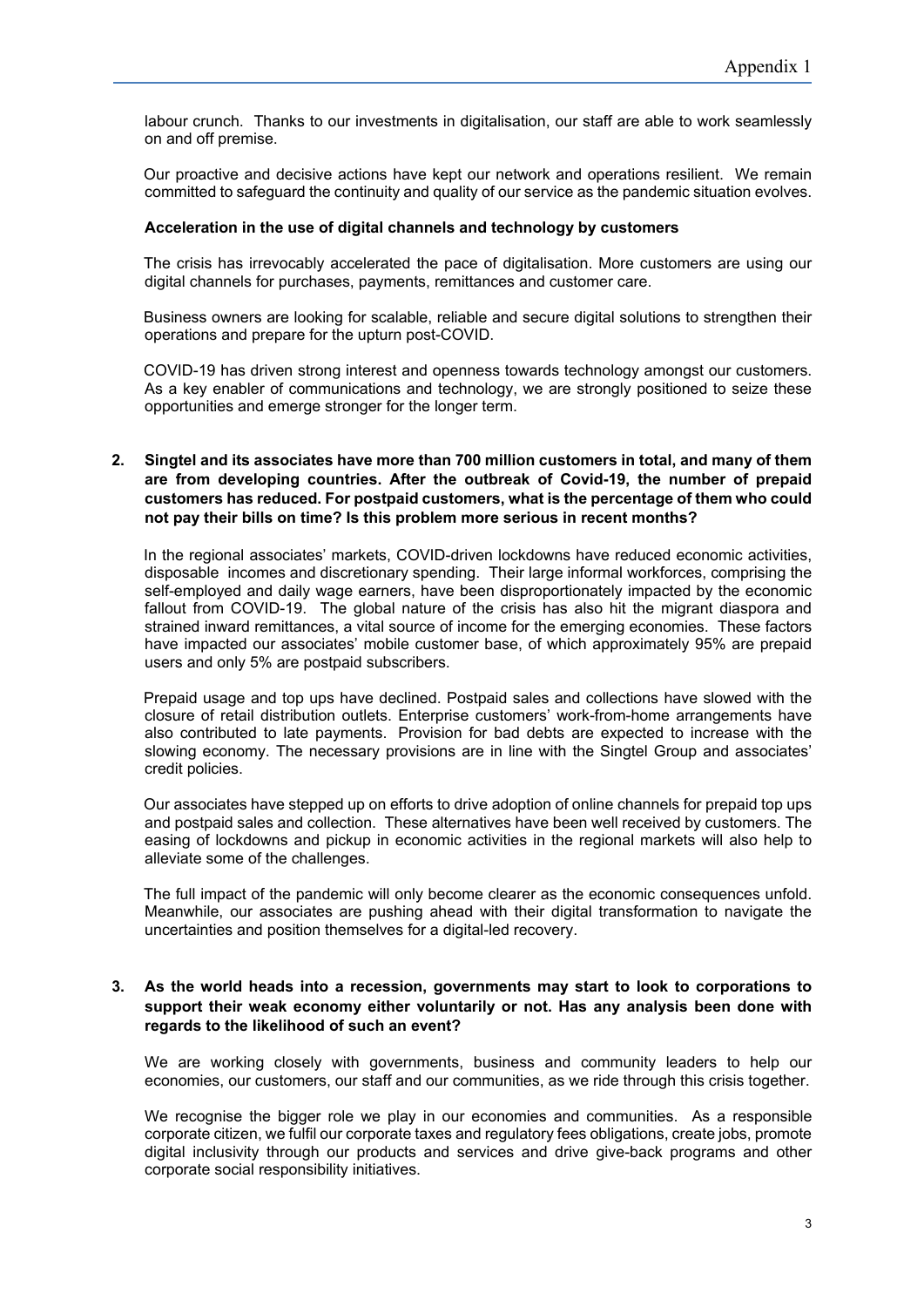When COVID-19 first struck, we worked tirelessly to enhance connectivity, content and accessibility for our customers. We ensured that our network remained strong and had the capacity to deal with the surge in traffic. We maintained operational resilience, overcoming disruption to our own manpower deployment and off shore call centres.

Consumers made use of our free data and TV entertainment, while enterprises regained business productivity with our suite of communication and collaboration tools. As a technology company, we also helped to bridge the digital divide. Optus' Donate Your Data program saw customers donating generously to under privileged youth who may not otherwise have access to connectivity. In Singapore, we provided students from low income backgrounds with free laptops and mobile data to support their home-based learning.

Amid weaker hiring sentiments, we have also stepped up with employment opportunities and traineeships in Singapore, including under the SGUnited Traineeship programme.

COVID-19 has illustrated the importance of connectivity and quickened the adoption of digital technology for work, communications and entertainment. 5G is set to receive a lot more attention as customers, in particular enterprises, seek to position themselves for a digital-led recovery. 5G will form the cornerstone of the digital era. We are embarking on a multi-year investment program, to leverage 5G to deliver earnings growth and value for our shareholders and innovation that will benefit the wider communities.

### **4. Concerning Expected Credit Loss; who is the major contributor (and what is its share) of the Group's revenue and earnings?**

The Group has a large and diversified customer base comprising millions of individuals and thousands of corporations. Our mobile operations in Singapore, Australia and the emerging markets (through the regional associates) serve more than 700 million mobile customers. We also have an extensive enterprise business that serves MNCs, SMEs, governments and wholesale customers across Singapore, Australia, Asia, the US and EMEA. The Group does not have a disproportionate credit exposure to any particular customer or segment.

Credit risk is managed through stringent credit assessment and approvals, credit limits and monitoring procedures, adjusted as appropriate to reflect current conditions and estimates of future economic conditions.

During these challenging times, we have also stepped up on financial support for affected customers, including introducing more flexibility in our credit terms to individuals, SMEs as well as enterprise customers.

### **5. In view of the declining economic outlook, are there plans to increase provisions arising from business partners' inability to fulfil contracts/pay for services rendered?**

We have long recognised the increased complexities and interdependencies in today's global supply chain. The COVID-19 pandemic has heightened our sensitivities to potential supply chain disruptions.

We rely on business partners and suppliers in many aspects of our business, including the construction and maintenance of our network, the supply of handsets and equipment and the provision of content.

We have rigorous and systematic risk review processes to identify, monitor and manage vendor and supply chain risks for the Group. We monitor applicable legislations, developments and restrictions by governments and regulators to ensure our key vendors comply with the relevant laws and regulations. We monitor our relationships with key vendors closely and develop new relationships to mitigate supply risks.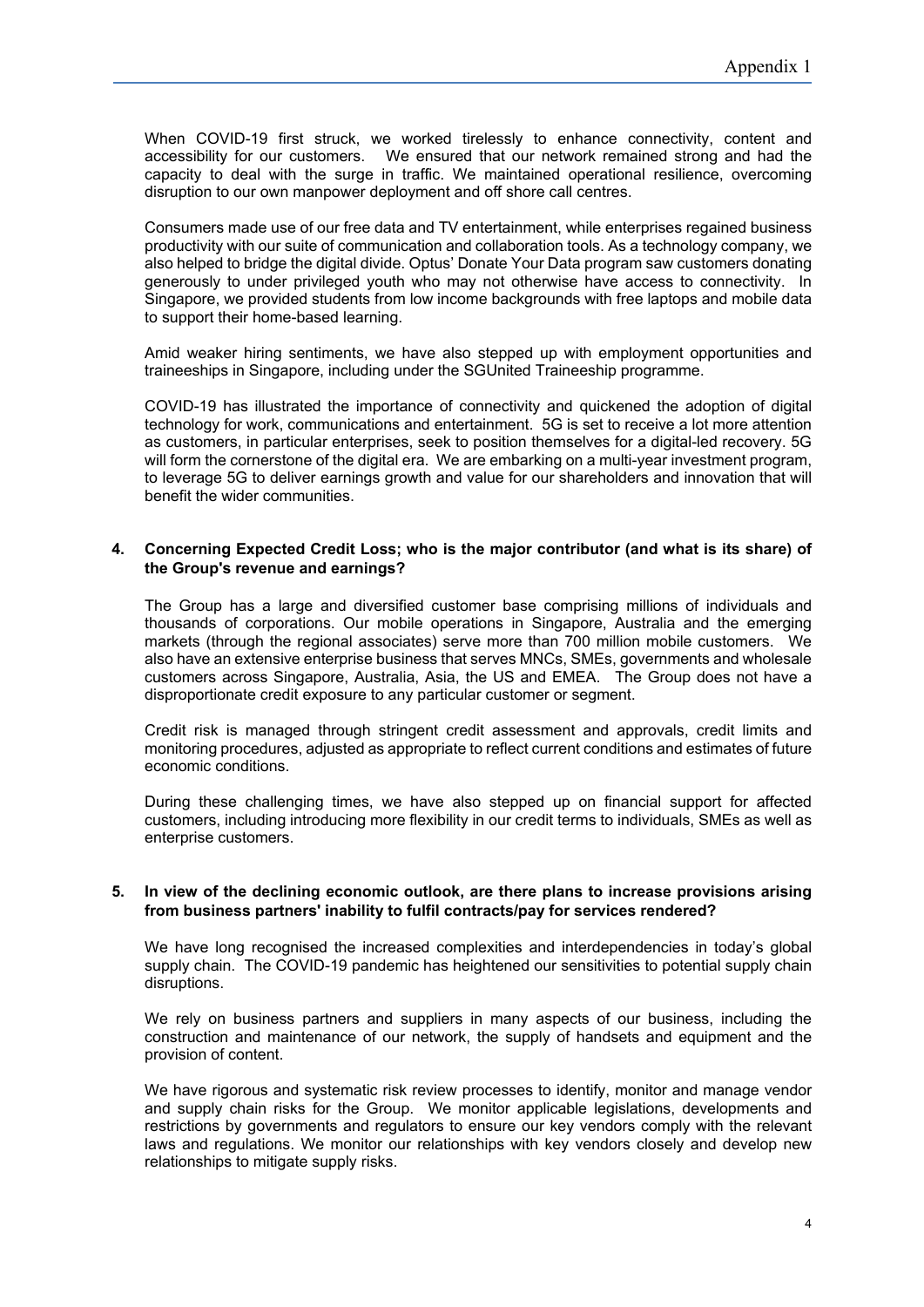We have in place a Sustainable Supply Chain Management strategy and approach, including a Supplier Code of Conduct, which is regularly updated to manage risks that may exist in our supply chain (Refer to Singtel's website at https://www.singtel.com/about-us/sustainability/sustainabilityreports for more details on how we address these risks and issues).

# **Dividends**

### **6. Going forward, will dividends revert to pre COVID-19 levels? Will the capex required for 5G have a strain on cashflow, which in turn could impact dividends?**

Total ordinary dividends for FY 20 was 12.25 cents, lower than the 17.5 cents in the previous year. The reduction is prudent to conserve financial headroom to cope with uncertainties in the current COVID-19 operating environment and the capacity to invest in 5G.

Our 5G investment program will drive an increase in network capex over the next few years. It is an important and strategic long term investment, although it is not expected to drive returns in the short term. We will leverage 5G to extend our network leadership into the future, reposition and differentiate our service offerings and create new revenue streams for us in the mid to long term.

We are undertaking a review of our tower assets in Australia to explore strategic options and have engaged advisors to help with the review. We also conduct regular reviews of our non-core assets, as we look at capital allocation for the Group.

Fundamentally, we believe returns to shareholders should be sustainable and tied to the Group's financial performance.

Given the unprecedented disruption from COVID-19, we have not provided guidance on our outlook, capex and dividend for the current financial year. We will update the market when there are material developments and provide guidance when there is greater clarity in the operating environment.

At the upcoming AGM, we are proposing an amendment to our Constitution to allow for a scrip dividend scheme. If implemented, it would give shareholders the option to receive Singtel shares in lieu of cash dividends.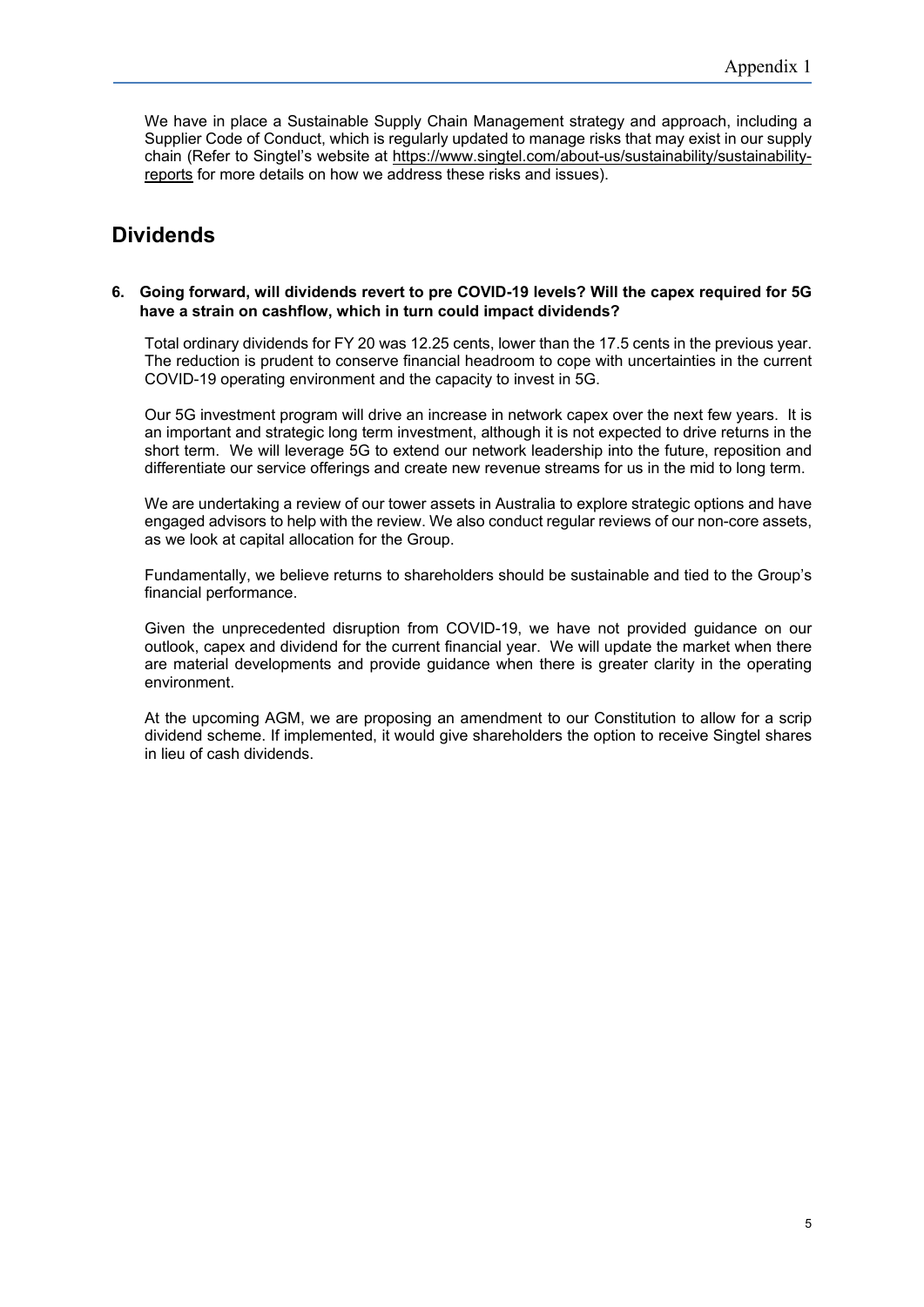# **Strategy & business outlook**

### **7. What is your strategy to improve the company's financials? Where do you see Singtel 10 years down the road?**

FY 20 had been a challenging year for the Group. Our results reflected the intense competition and ongoing carriage erosion in our markets. We also saw softer economic conditions, adverse regulatory outcomes in India and, in the fourth quarter, the onset of COVID-19.

We gained market share in mobile and fixed services in Singapore, while our enterprise business maintained its market leadership across the region.

In Australia, Optus' mobile customer growth moderated with the market adjusting to mobile price increases, while equipment sales contracted as customers are waiting longer before upgrading their devices.

Airtel has regained operating momentum, with increases in mobile revenue and market share. The Indian telco market also appears to be past its trough with price hikes introduced at the end of 2019.

We are focused on driving longer term growth, and ensuring we have the capacity and financial headroom to weather the industry and economic headwinds. These are our key areas of focus:

- Continue our multi-year 5G capex program to strengthen network and market leadership, and to create new revenue opportunities
- Work with our associates to grow their digital and enterprise businesses by leveraging the Group's scale and operating experience
- Enhance our capabilities and scale our ICT and cyber security businesses to better engage customers and set us apart from the competition
- Continue to transform our operating model for greater efficiencies, better customer experiences and a leaner cost structure

### **8. What is the updated impact assessment on profitability arising from TPG's commercial launch and the plans to retain market share amidst an increasingly competitive environment? Is GOMO operationally profitable?**

Mobile competition in Singapore has escalated significantly, even ahead of the new operator's commercial launch. In the last two years, aggressive offers by both facilities-based operators and Mobile Virtual Network Operators (MVNOs) have driven down mobile prices and industry profitability.

Despite heightened competition, we gained market share in FY 20, as we executed to our strategy to provide customers the most comprehensive range of mobile offerings, a superior network experience and innovative digital services.

GOMO, our all-digital mobile plan, added 80,000 customers and registered an exceptional Net Promoter Score, which measures customer advocacy, in just a year. It complements the main Singtel brand by addressing an underserved segment and operates with a lower cost structure due to its all-digital service. We will continually enhance GOMO's proposition to attract customers who value large data bundles and the simplicity and immediacy of digital interactions.

As competition ramps up, our strategy is to stay ahead by focusing on delivering the best value, exceptional service and a high-quality network for customers. With our recently-awarded 5G licence, we are also looking forward to creating new and exciting products and services for our customers.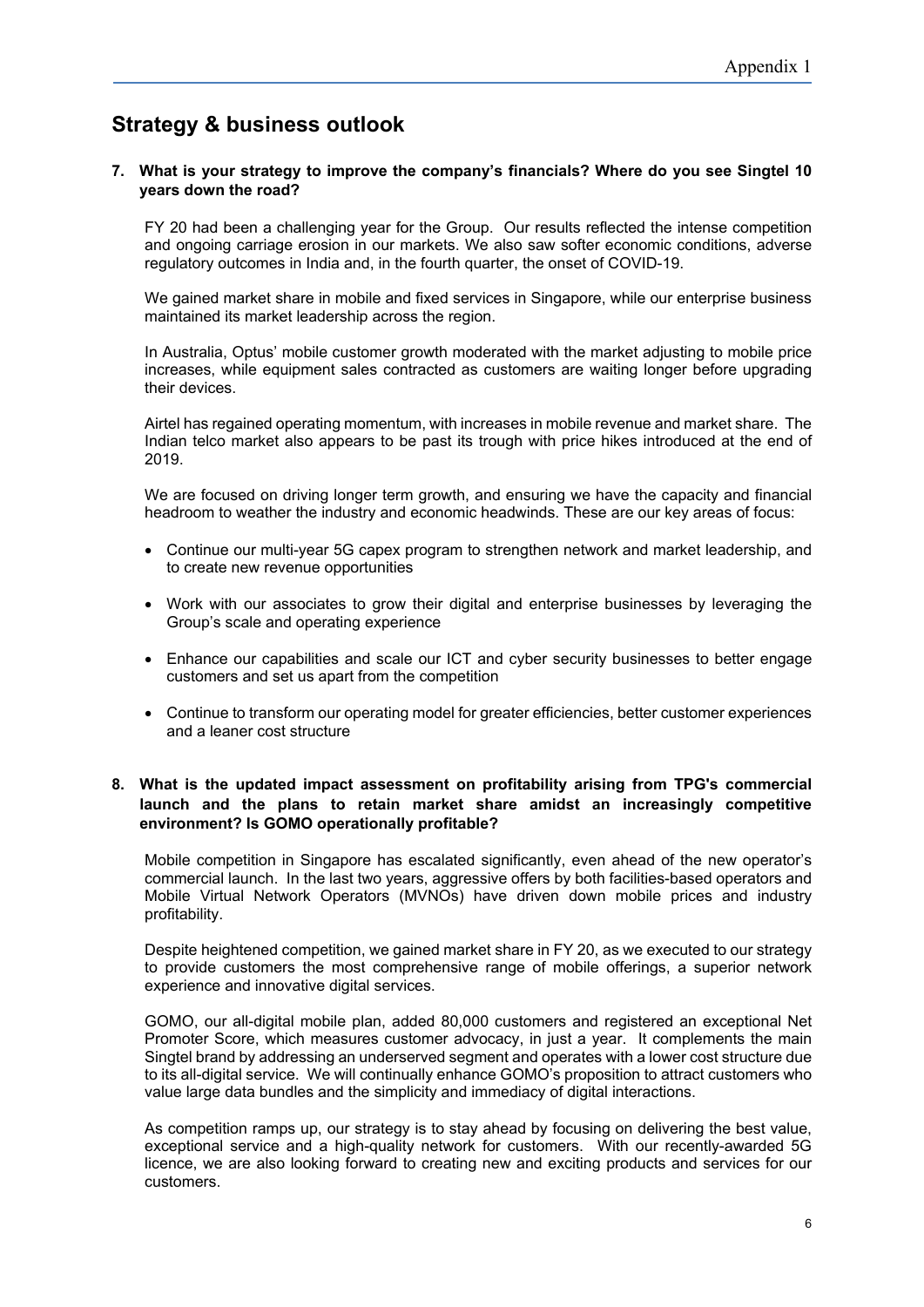### **9. Are the challenges in Australia still on-going?**

In Australia, increases in mobile market pricing and unbundling of handsets from mobile service plans have moderated customer additions and equipment sales. In November 2019, Optus launched Optus Choice plans. The plans have been performing well but the price repair will take time to pull through as the effects of previous discounts are still prevalent in the base.

As the NBN network approaches completion, the business model for fixed line operators, including Optus, changes to a reseller model with lower margins. In FY 20, Optus migrated a record number of customers from its HFC network onto the NBN. On an ongoing basis, the NBN resale business creates lower margins for Optus' fixed line business. This was partly compensated by NBN migration revenue, which peaked in FY 20 and is expected to decline in FY 21.

Optus is focused on gaining profitable revenue market share by:

- Creating unique customer connections and improving customer service through investments in My Optus App and dedicated support for NBN customers
- Continuing to expand and deepen our premium network across 4G where we now cover 98% of the population. We will build on this network advantage by leveraging 5G to provide compelling experiences for both mobile and fixed use cases
- Digitalising our business and ensuring simple and efficient processes for customers and staff, backed by advanced analytics and customer insights for better decision making
- Transforming our business model to drive business productivity and a competitive cost structure

### **10. With the increasing trend of smart devices and worries about such devices being weaklinks in a home's network, are there plans to capitalise on this and offer dedicated networks/plans for such devices?**

Our security solutions, such as ZoneAlarm Mobile Security and McAfee Security Suite plus, help customers detect and defend against online threats to their mobile devices and desktops. The solutions are affordably priced and easily downloadable from our apps and websites.

With the proliferation of smart home devices, there is a growing but still evolving market for services that seamlessly manage, integrate and protect these devices. As a leading Internet Service Provider (ISP) that operates the gateway to the home, we are looking closely into this space and evaluating the opportunities. We will also continue to work closely with other partners in the ecosystem, including providers of customer premise equipment, IoT technology and software, to improve and harden the security of connected homes.

### **11. With the coming of 5G, and telecommuting being a way of business for the foreseeable future, cloud computing/storage, and hence Data Centres (DCs) seems to be the next Big Thing. Naver has also announced the shifting of some of their DCs requirements to Singapore. Equinix and Digital Realty are also starting to have DC presence in Singapore. What is the view of the board around DCs (both locally and internationally) and is there a consolidated strategy that Singtel employs around DCs (with JVs/associates as well)?**

We are one of the largest data centre operators in Singapore, with a network of 9 data centres that support co-location, managed hosting and other ICT services in Singapore, Australia and Hong Kong. For MNCs with regional requirements, we offer an integrated data centre proposition, leveraging our associates' data centre foot-print and our extensive connectivity in the region.

To meet customers' increasing demand for computing power, cooling, resiliency and security, our data centres are state-of-the art facilities built up to Tier 4 specifications under industry benchmarks set by the Telecommunications Industry Association (TIA). They have also been certified under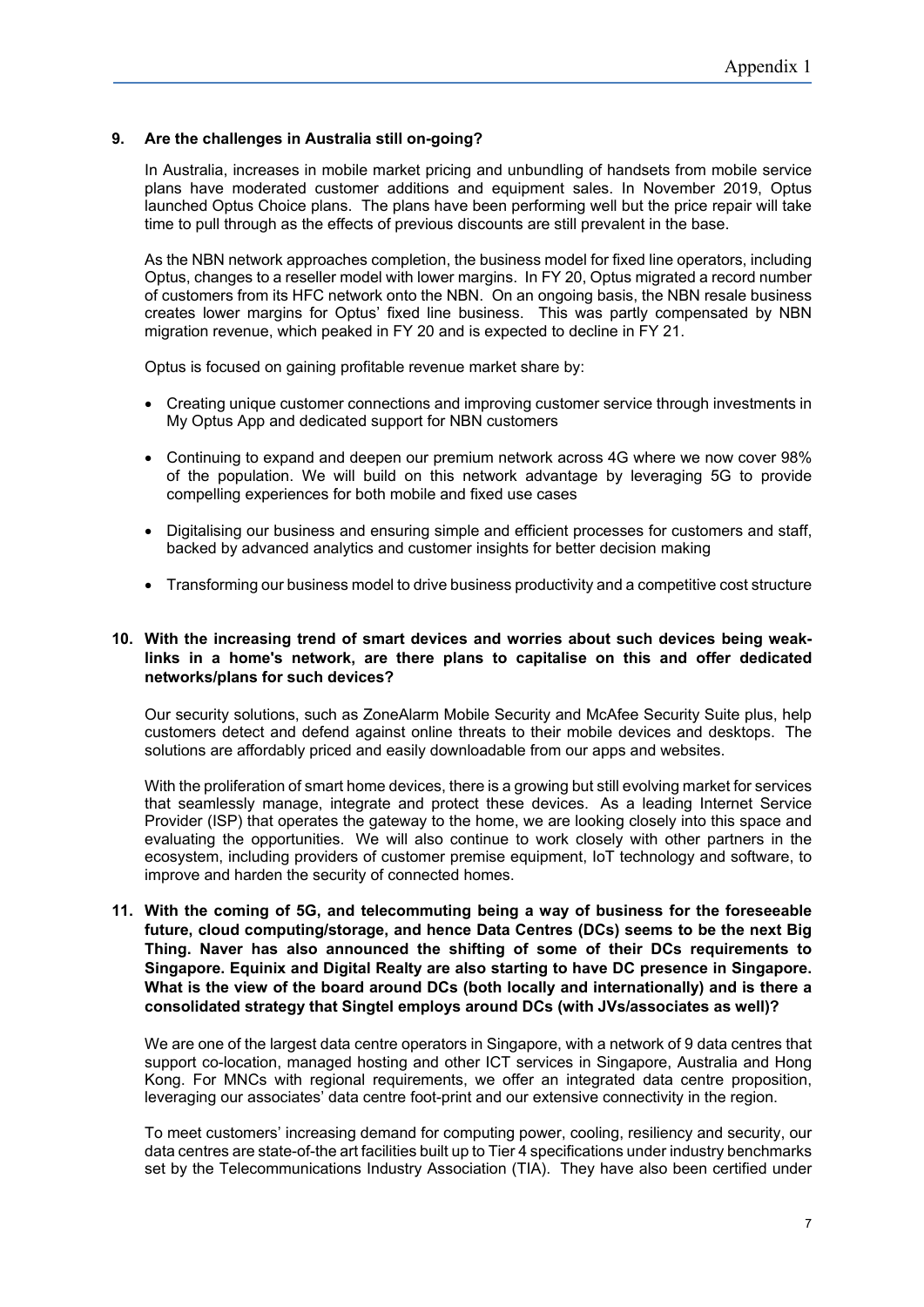the BCA-IMDA Green Mark for Data Centres, a recognition of their energy-efficiency and environmental performance.

We take a long term view. We expect demand for data centre capacity to increase as data consumption grows, spurred by the rising adoption of cloud technologies, IoT services and the arrival of 5G, which will catalyse the development of innovative Enterprise applications with the Edge Cloud environments.

We are committed to invest in our data centre infrastructure to meet the needs of our enterprise customers and for our 5G needs. We have a strong track record in data centre operations and will critically review any opportunities in this space, with a view to optimise returns for shareholders.

### **12. How do you plan to unlock the growth of Singtel's digital business in this challenging business environment? Any updates on the divestment plan of our digital assets?**

Amobee is amongst the world's leading independent advertising platform, combining strong capabilities in TV, programmatic and social advertising, with in-depth analytics to help marketers reach their target audience.

FY 20 was a challenging year for Amobee. It faced intense competition against new players and sharp declines in ad spend as marketing budgets were cut in light of COVID-19. Amobee is strong in the automotive, travel, hospitality and consumer packaged goods (CPG) sectors, which unfortunately were heavily impacted by the pandemic.

Amobee is focused in these areas:

- **Platform advertising** where we are working more closely with the Agency Trading Desks to grow this business
- **Programmatic TV businesses**  where our investment in Videology has brought us strong capabilities in connected-TV advertising. We have seen early signs of success, inking deals from iTV, MediaCorp and Ampersand. Forrester has also endorsed Amobee as a leader in Omni-channel platform

We remain keen to unlock value in Amobee under the right conditions. We are focused on navigating the company through the economic and market uncertainties and have implemented cost optimisation measures, while keeping in mind that we have to be ready for a sustainable recovery when the market normalises.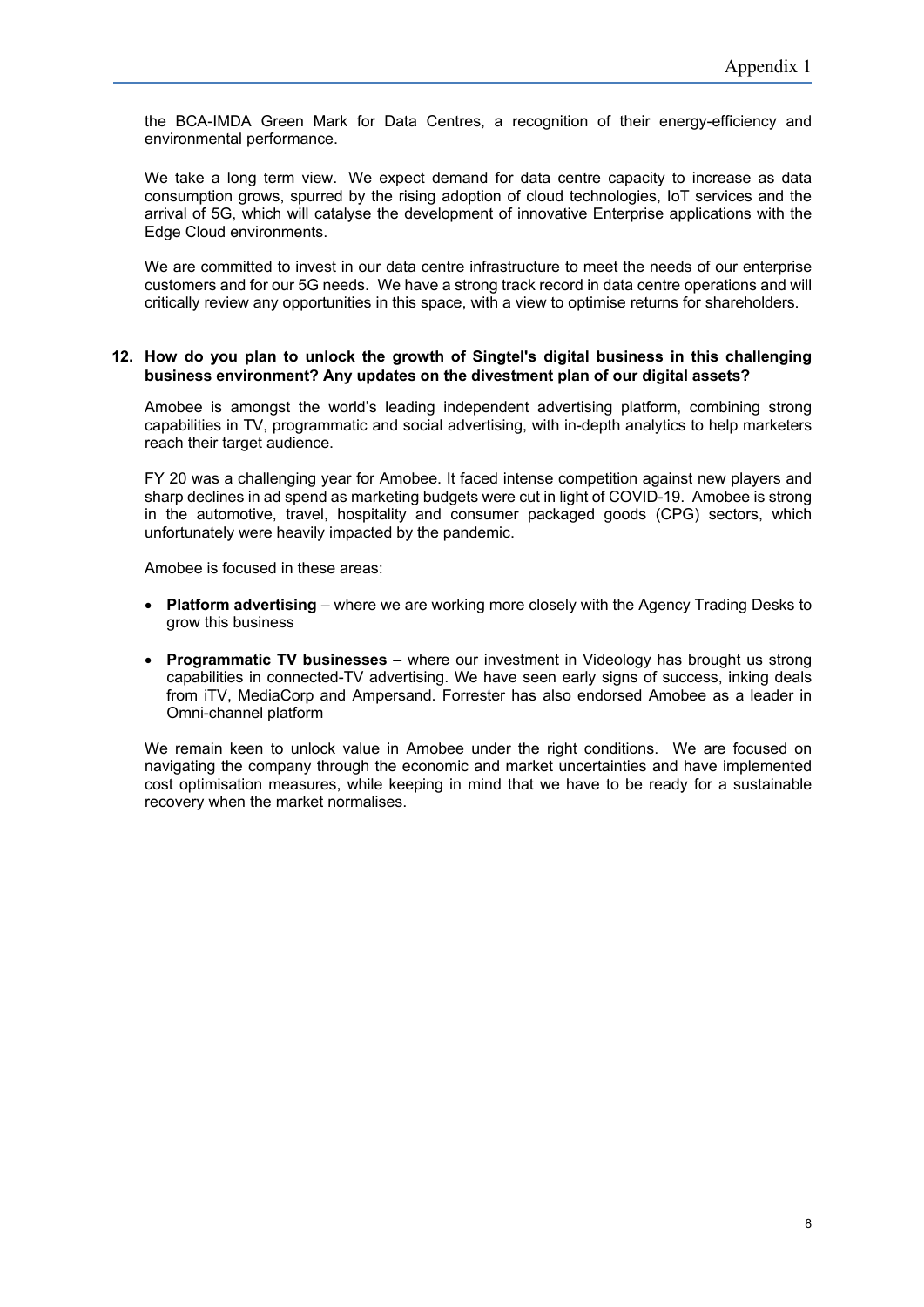# **5G**

### **13. How can you improve service offerings using 5G technology? Can you elaborate how Singtel can make monies from the investment?**

5G is a multi-year investment program for long term growth. With its unique capabilities, 5G will be game-changing for smart cities and living.

We are moving beyond connectivity to create new use cases with our enterprise customers and, for consumers, exciting new experiences. However, these new applications and use cases will need time to develop. Availability of chipsets and equipment and the ecosystems need time to mature.

In the short term, consumers will be able to benefit from new 5G handsets that deliver faster download speeds where 5G coverage is present. 5G, however, is not expected to be a key driver of returns in the immediate horizon.

In the mid to longer term, we expect new revenue opportunities from potential consumer applications, such as cloud gaming, and enterprise applications that leverage distinctive 5G capabilities, such as networks slicing and edge computing. In the long run, 5G is also a more costefficient technology, as customers embrace these innovation and opportunities.

In Singapore, our 5G rollout will be progressive, covering half of Singapore by end-2022 and nationwide by end of 2025. There are only two nationwide licences in Singapore, with the other licence granted to a consortium of Starhub & M1. We expect that the industry will see more rational pricing decisions to enable acceptable returns and continued network investments.

Australia is a much larger country with lower population density. There is no regulatory-driven rollout time line. Last year, we rolled out 5G fixed wireless access to provide home broadband services. We are also focused on 5G mobility, particularly in the metro areas. With our nationwide 4G network that covers 98% of the population, we are one of two premium networks in Australia. Our 5G rollout plan will ensure Optus maintains its competitive edge in the market and drives return on investment.

We have not provided any capex quidance for FY 21. With any network cycle, there will be an increase in capex at the outset. The timing and phasing of our capex is important. For competitive reasons and to be able to respond quickly to step-changes in customer demand, we have to ensure a timely rollout. We also plan to ride the cost curve downwards. As the ecosystem develops, suppliers expand production and gain scale, which will translate into lower equipment costs for telco buyers like us. We will be financially disciplined in our investments and will manage our 5G capex against other capital priorities, including re-prioritisation of 4G capex.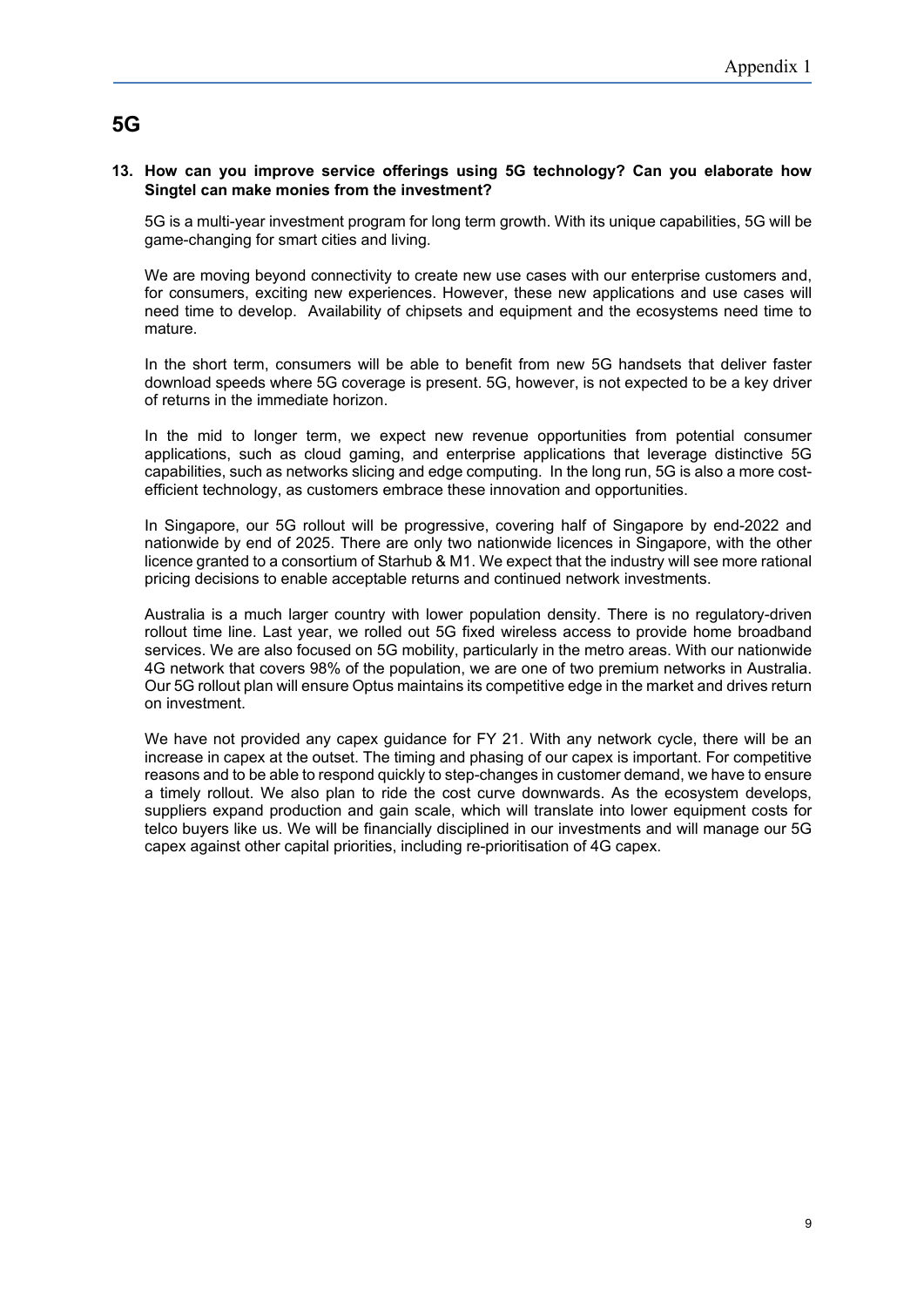# **Associates**

### **14. Are challenges in India still on-going? Has the Board assessed the risks and likelihood of further potential exceptional items arising from Airtel in the near future (1 to 3 years)? When will India provide visible dividends to the Group?**

The Indian telco market appears to be past its trough, with price hikes introduced at the end of 2019. Airtel gained market share and recorded four straight quarters of growth in its mobile business. We believe Airtel is in a good position to ride the upturn, with a healthier industry structure, momentum in its mobile operations and a stronger balance sheet, having raised US\$8 billion through share placements and bond issues in the past year.

Airtel has constantly reinvested for growth, hence the low dividend payments. Since our initial investment in 2000, Airtel's market value has grown manifold. At the end of FY 20, the market value of our stake was worth S\$15 billion, above the book value of S\$6 billion. We are confident Airtel will continue to grow and create value for investors over the long term. We take a long-term view of the growth potential of the Indian digital economy and the value of this business to the Group.

In FY 20, the Group recorded its share of Airtel's net exceptional losses, which amounted to S\$1.8 billion, comprising mainly a provision for regulatory costs relating to licence fees, spectrum usage charges and associated accrued interests. To address challenges in the regulatory environment, Airtel continues to work closely with industry bodies, such as the Cellular Operators Association of India (COAI), to resolve issues and engage proactively with key stakeholders in the countries in which it operates.

The Group and its associates have a number of ongoing disputes and litigations with their local regulators and tax authorities. Significant judgement is required by management in assessing the likelihood of the outcome of each matter and whether the risk of loss is remote, possible or probable. Where appropriate, we have made provisions. If a matter is reasonably considered to be a contingent liability, these are disclosed in the relevant notes to the Group's financial statements for the year.

### **15. As a growth rather than a yield stock, Airtel does not contribute materially to Singtel's cash flow by way of dividends. Currently as the share price of Airtel is high, would Singtel consider selling some of its share to a third party if there is a chance? For example, on 4th June 2020, Reuters reported Amazon was in talks to buy a \$2 billion stake in Airtel.**

We regularly review the investments in our subsidiaries and associates. Any investment or divestment must be value accretive for shareholders.

As a long term strategic investor in Airtel, we understand the Indian market well and believe in its growth potential. In the 1990s, the introduction of mobile telephony had brought seamless connectivity to the masses. Today, telecommunication holds the key to the Indian government's Digital India vision, to use digital technology to spur innovation, bridge the digital divide and propel the Indian economy.

With growing smartphone penetration, a young population with an insatiable appetite for data and a burgeoning middle-class, the growth potential for the Indian telco sector is immense. Airtel is poised to tap the growth, leveraging its extensive network and customer base, as well as significant investments in digital platforms for consumer and enterprise uses.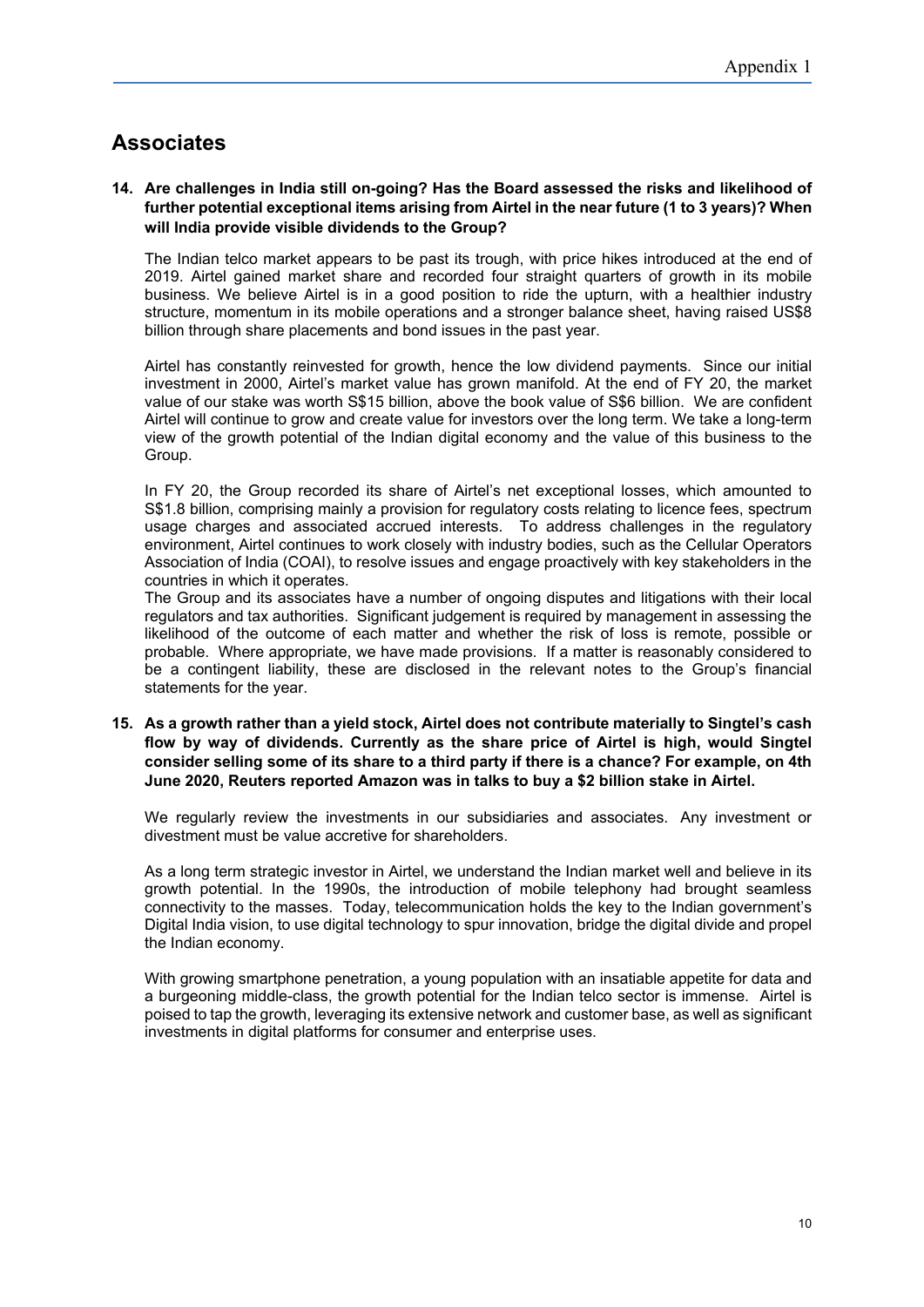### **16. Any update on the investment in Thailand?**

Despite slow economic growth and continued competition, AIS grew its revenue and earnings in 2019. It continues to lead the market with a 45% subscriber market share.

In the quarter to March 2020, the Thai telco market bore the brunt of partial lockdown in the last week of March, forcing closure of shops, while tourist arrivals dropped significantly. AIS recorded a contraction in mobile customer base and mobile revenue, partly mitigated by strong growth in its fixed broadband services.

In FY 20, AIS is focused on maintaining its mobile leadership, through a superior network, competitive pricing and an enhanced retention program. It will also continue to build on the momentum in its fixed broadband business, leveraging its scale in mobile, to deliver strong service bundles and closer relationship with customers.

In February 2020, AIS reinforced its network leadership, capitalising on its unrivalled 5G spectrum holdings to become the first operator to roll out 5G services in Thailand. It is actively engaging enterprises, developers and technology partners to advance R&D for the development of future 5G services.

# **Investments**

### **17. Going forward, are we expecting more impairment of investments?**

Our investments are primarily upstakes in the regional associates and acquisition of digital capabilities and technologies, such as in cyber security and digital advertising.

The regional associates have continued to grow and contribute significantly to the Group's profits. Airtel's losses in FY 20 belie the operating momentum it has regained since the end of 2019 and the fact that its market value is significantly higher than its book value.

Our digital investments operate in rapidly changing markets. In FY 20, the Group recorded impairment charges on the goodwill of Amobee, our digital marketing business, and HOOQ, our OTT TV platform, was wound up.

Technologies in the ad-tech industry are evolving to meet changing customer demands. As Amobee realigned its business strategies in response to industry trends, some of the services and technologies from past acquisitions became outdated and are no longer offered by Amobee as part of its suite of advertising solutions. Impairment charges were made to reflect this change in technology portfolio.

HOOQ was shut down through a creditors' voluntary liquidation. The business model is no longer viable, as the cost of content remains high and consumers' willingness to pay remains low amid a wide array of choices.

Our investments are subject to annual reviews (unless there are triggering factors such as a permanent reduction in market value or an adverse change in regulation or general economic conditions). We will make appropriate impairments if and when required.

### **18. Any acquisition plans this year?**

We continue to review investment opportunities that could add value to the business. We take a disciplined approach when looking at potential investments, with strict criteria on investment returns or synergies to the core. Post-acquisition, there are also measures in place to track the performance of these investments against the original investment business case.